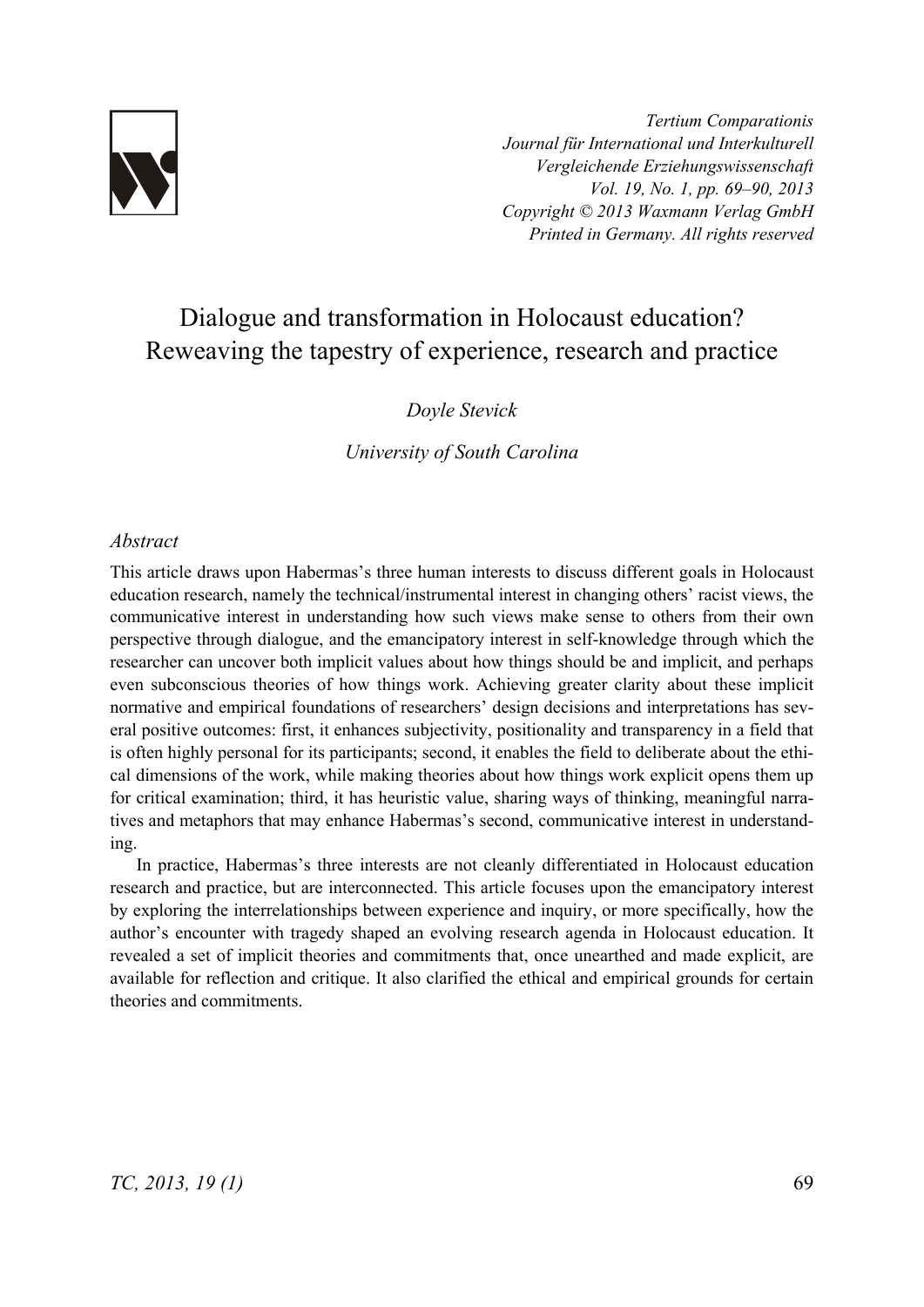1. Introduction: Missed opportunities to engage, challenge and change racist views

My encounters with racism haunt me. I sought to understand how education can reveal, engage and transform racist views in others. I want there to be a right reaction, a magic formula, some specific script I can recite that will unmask the bigotry and ignorance in these moments and transform them. How do I change attitudes? How do I make sense of others' problematic views? And how do I transform my own perspective in the process?

It is an account of an experience with Holocaust education that vexes me most. I only have one side of this exchange, and it certainly should not be trusted. Nevertheless, it is worth reading in its highly biased form. In the late 1990s, this young man reflected on his middle school years and wrote the following account for a racist organization's newsletter:

My genesis of racial awakening began in eighth grade. By law, all Illinois students in the eighth grade are forced to learn about the Jewish 'Holocaust' in National Socialist Germany. The best way to describe my eighth grade teacher is 'dirty Jew'.

The Jew teacher began with the 'slaughtering' of the Indians by white pioneers and settlers. He then moved to the 'evils' of Black slavery and ended with the 'murder of six million Jews' ... The entire class was mind manipulation, pure and simple, but then it happened ... The LA Race riots broke out overnight. I saw scenes of niggers burning down the City of Angels and dragging whites from their cars for no reason other than the color of their skin.<sup>1</sup> The experience was brutal and frightening. What if this happened in Chicago? What would Whites do if a full-scale Race War broke out? (Burghart, 1999).

The author of this account set me on the path to Holocaust education in the first place. He was my Latin student in college, and soon after failing my course, he attempted to ignite a 'racial holy war'. He shot eleven people, killing two. Slick with his own blood and hurling racial epithets at the black officer trying to apprehend him, he took his own life.

Trying to make sense of this event played a central role in my thinking about Holocaust education, sometimes in ways that I did not even recognize. Many of the concepts and theories that helped me to make sense of this tragedy in turn shaped my conceptualization of research and interpretation of findings. Habermas's emphasis on the emancipatory human interest, which is discussed below, invokes selfknowledge and encourages us to identify, through reflection, "the way one's history and biography has expressed itself in the way one sees" (MacIsaac, 1996). This article articulates some of the normative and empirical perspectives that undergirded the research that was spawned by this experience.

These ideas, which were implicit and were formed largely unconsciously, concerned dialogue and possible means of transforming individual and collective atti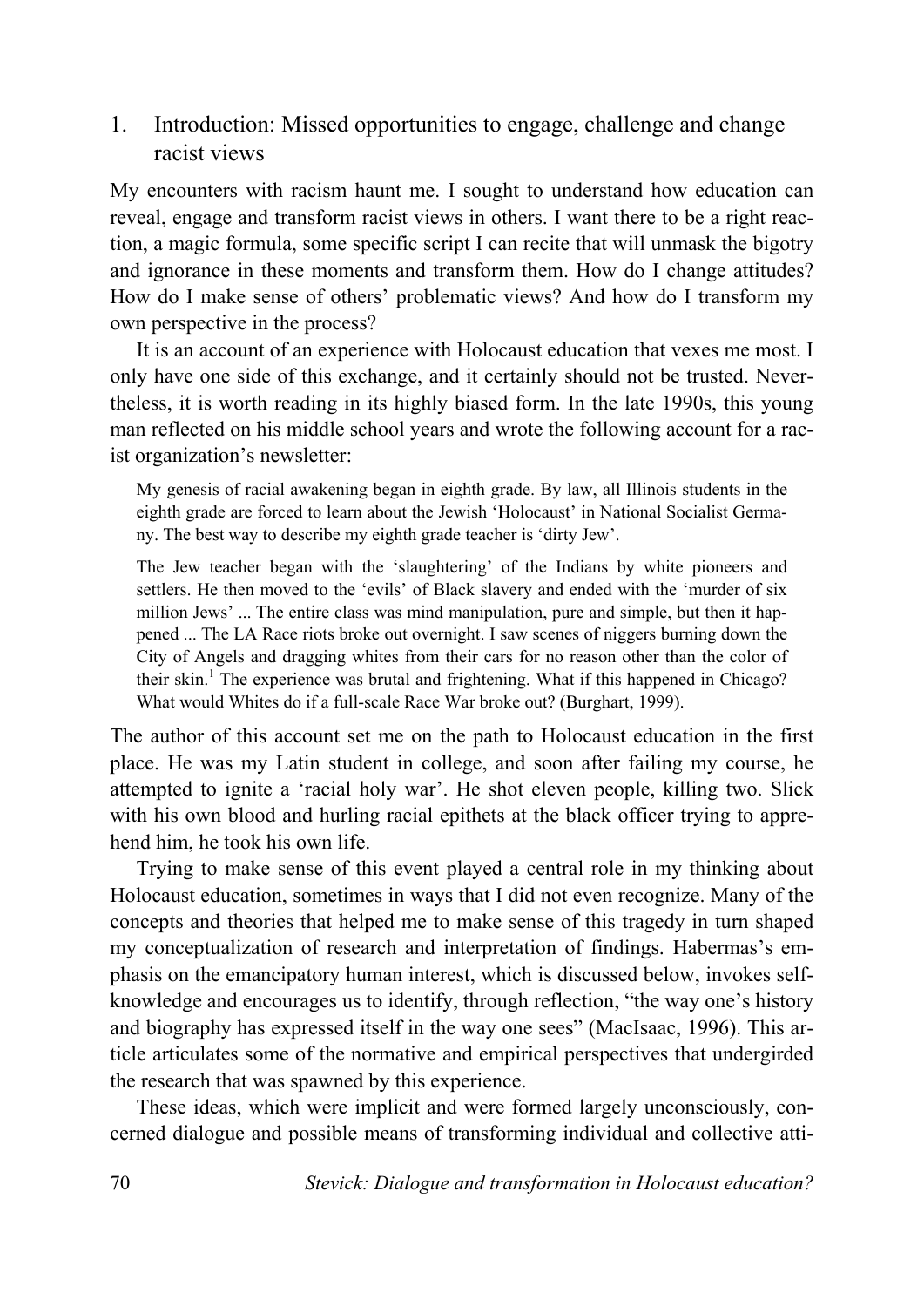tudes and dispositions. The goal, therefore, is not to establish these theories and values as proven, but to make them available as heuristic tools that can facilitate understanding and that, once made explicit, can be subjected to critique. Data are selected to illuminate these theories and perspectives in order to facilitate Habermas's communicative interest of understanding rather than to prove a given proposition from a technical/instrumental interest in the positivist sense.

#### 2. Making sense of tragedy: Relating experience to research

While I suffered no direct harm in this case, this event shredded many of the beliefs I held about education, about racism, about rationality. The significance of the word choice, 'to shred', is discussed below. The experience revealed to me that I hold beliefs and assumptions that I was not aware of, even though they were deeply ingrained in me. They turned out to be wrong. Unlike people who convert from one religion or political party to another, from one internally coherent belief system to another, I had no easy substitute belief system ready to fill the void where those beliefs had been. I had to make sense of the world anew. My views had to be slowly, carefully reconstructed over time, a process I undertook in part by moving into the field of international and comparative education and undertaking research related to attitudes, belief systems, and culture. Experience and inquiry were intimately and deeply interconnected, often in ways I did not even recognize.

Disorientation, discomfort and emotional turmoil often attend the realization that many closely held and cherished personal beliefs can no longer be maintained. Transformations are often difficult, challenging, and unpleasant. This experience generated my own implicit or subconscious theories about how such transformations can and do – and should – take place. My own experience – shredding and reweaving – became an implicit template for the kinds of change that were possible and necessary. An insightful peer reviewer for this journal brought these implicit ideas to the surface by challenging me to more closely account for the ways in which this particular experience had shaped my analysis of the politics of Holocaust education in post-Soviet Estonia.

Reflecting on the deeper ways in which such experiences have shaped my scholarship can be valuable both for the sake of transparency and for others who have even deeper and more direct personal connections to the history and legacy of the Holocaust.<sup>2</sup> The connection between personal experiences, beliefs and perspectives and research are particularly important in Holocaust education. Many normative and theoretical debates in the field may be rooted in underlying implicit theories and values, and therefore cannot be resolved through data alone.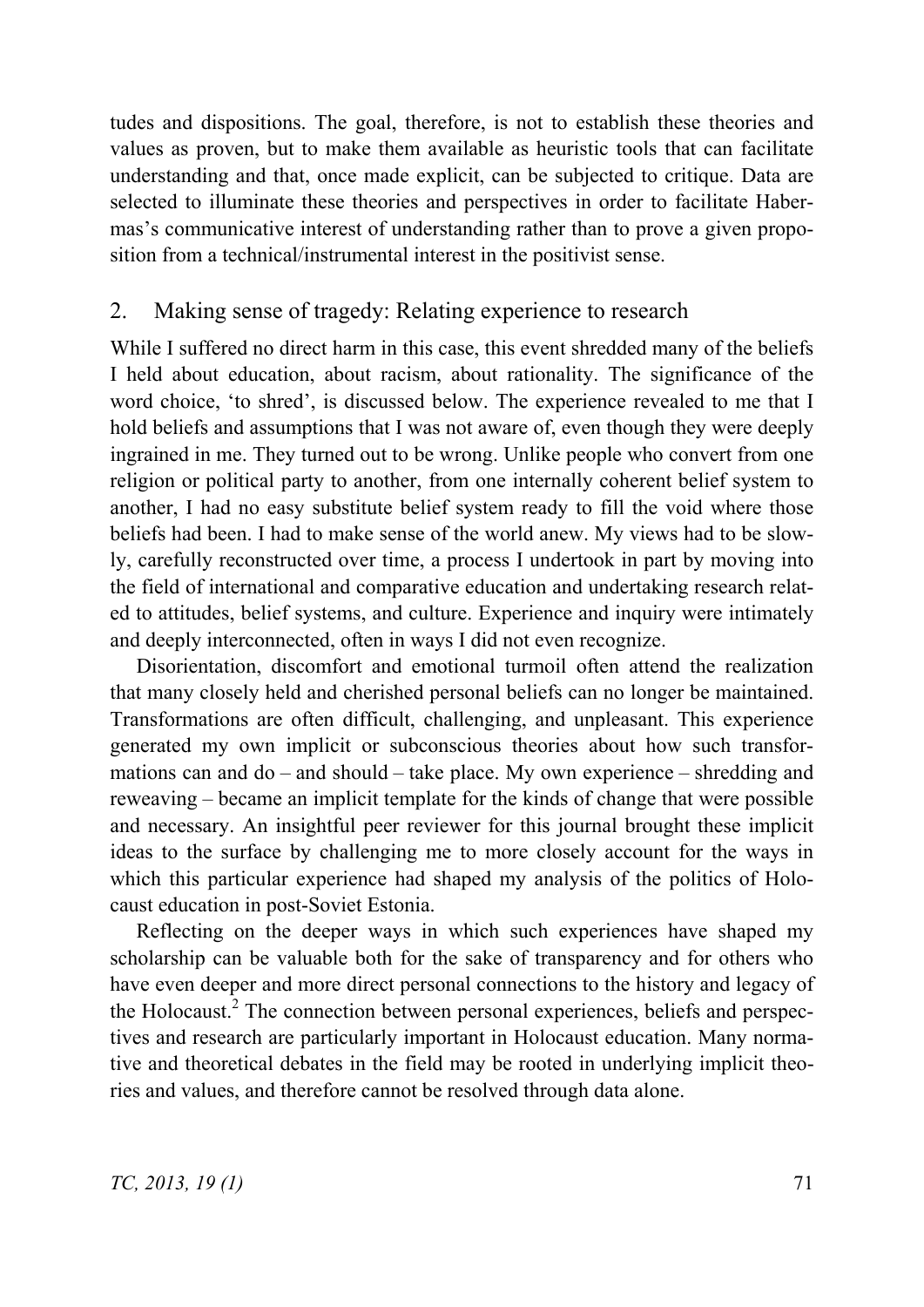The dialogue intrinsic in the peer review process helped the researcher to discover the sources, the values and assumptions that informed these interpretations. The peer review process therefore both contributed significantly in terms of Habermas's third human interest, the emancipatory interest, that is best pursued through critical self-reflection, and unearthed implicit theories and commitments.

# 3. Habermas's human interests and the goals of Holocaust education research

MacIsaac (1996) aligns Habermas's three human interests (Habermas, 1972) with three types of research. Technical or instrumental interests may involve how to influence or change others. An instrumental approach to Holocaust education might attempt to develop tools for foreign advocates to change the attitudes of students in Central and Eastern Europe about the Holocaust. While one might support the ends in question, the means implicit in this orientation do not humanize the participants and treat them as equals. In this frame, they would simply be subjected to what is perceived to 'work'. Empirical-analytical research methods associated with a positivistic viewpoint characterize this human interest. Methods and procedures lead to proper conclusions and guard against bias. Communication is not dialogue but a transaction to deliver or acquire information

A practical, communicative interest is rooted in understanding. This is an interpretive or humanistic task. The whole of one's research and experience shape the interpretation of each datum, while each datum may in turn reshape the broader understanding of the whole. Hermeneutics derived from this approach to Biblical exegesis, in which the whole is used to interpret the part, and the part used to illuminate the whole, in an ongoing circle. A communicative interest would ask how attitudes about the Holocaust across the region of Central and Eastern Europe make sense to those who live there. In relation to their own cultural values and historical experiences, how do they make sense of the Holocaust? Dialogue is a key tool to develop such understanding; it is used instrumentally to achieve understanding, rather than functioning as a key ethical commitment as it might in the emancipatory interest.

Habermas's emancipatory interest is focused upon criticism and liberation of the self. It turns inward. This interest is served by the methods of the critical social sciences and identifies self-knowledge and "interest in the way one's history and biography has expressed itself in the way one sees oneself, one's roles and social expectations" (MacIsaac, 1996). Framing emancipation in this way draws attention to the individual researcher's change and growth. "Knowledge is gained by selfemancipation through reflection leading to a transformed consciousness or '*per-*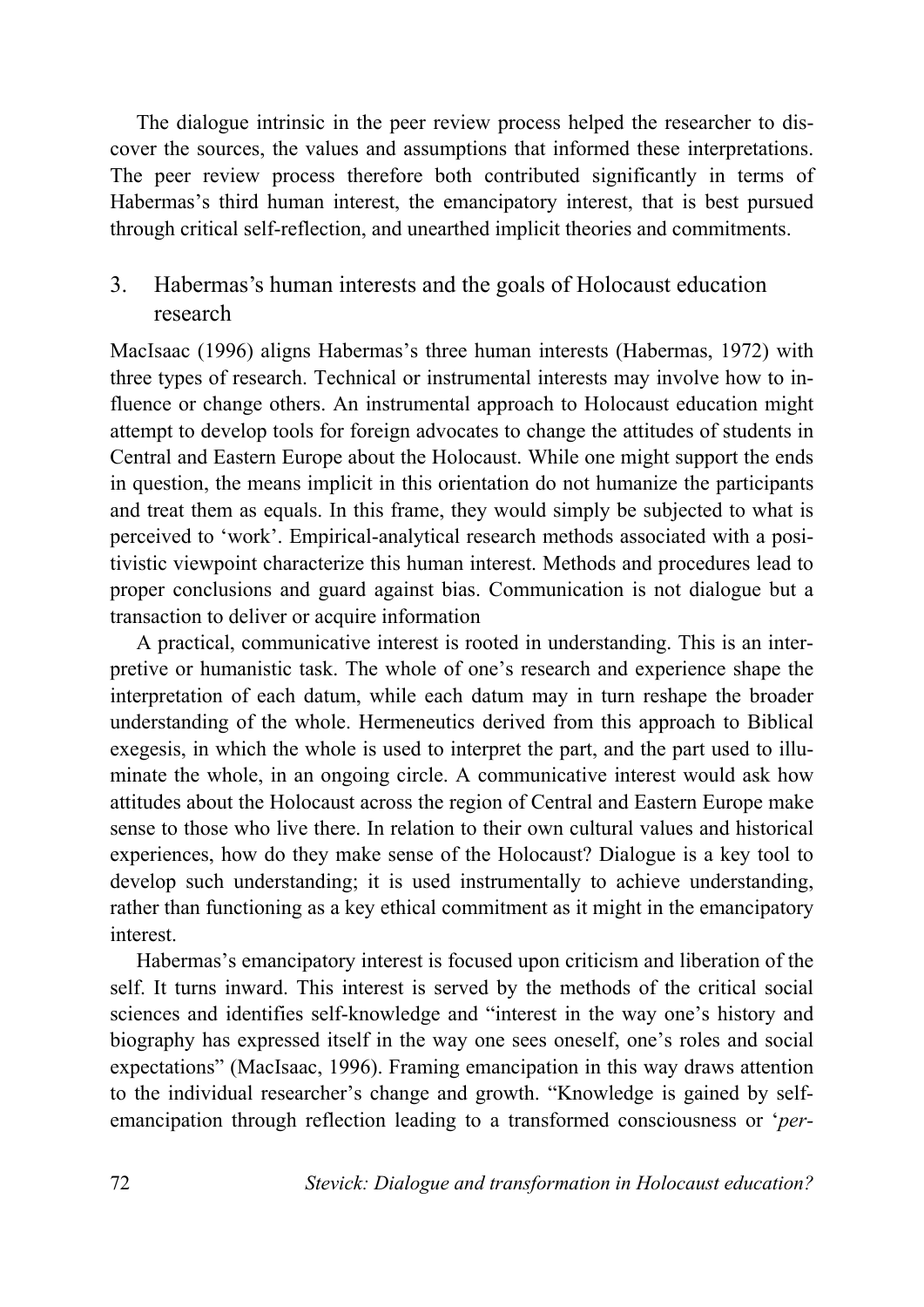*spective transformation*" (ibid.). In this conception, reflection follows dialogue; dialogue functions as an invitation to self-transformation. To understand another, or a dialogue, requires understanding one's own role in it.

These three human interests come into play in promoting transformations in Holocaust education. The technical/instrumental interest wants to determine how to change others' perceived racist view. The communicative interest wants to understand the interrelated sets of beliefs, values and assumptions in which such problematic views are anchored. The emancipatory interest notes that such encounters can teach us much about ourselves, liberating us from the influence of ideas that are below the surface.

### 4. The ethical stance of the researcher towards dialogue and self-transformation

The emancipatory interest is self-transformation and the cardinal virtue is openness to difference, to change, to a challenge of one's own perspective. If one hopes to advance social change and reduce prejudice, then self-transformation and openness are critical. The obligation to account for one's own role is reaffirmed by the idea that understanding is relational. "Understanding is not contained within me, or within you, but in that which we generate together in our form of relatedness" (Gergen, 1988, as cited in Schwandt, 1999, p. 457). Ross applied what she calls 'relational theories' to reconceptualize the relationship between researcher and researched, teacher and pupil, and it applies to international partnerships as well. It has to include "the critical self-reflections of the researcher, and the researcherrespondent relationships" (Bloom, 1998, as cited in Ross, 2002, 142).

The nature of these reflections and of the relationships is not simply an analytical matter. Never is "knowledge of individual others a straightforwardly empirical matter requiring no particular moral stance toward the person" (Blum, 1994, as cited in Ross, 2002, p. 412).

Understanding requires an openness to experience, a willingness to engage in a dialogue with that which challenges our self-understanding ... and [we] simultaneously risk confusion and uncertainty both about ourselves and about the other person we seek to understand (Schwandt, 1999, p. 458 f.).

Schwandt elaborates that to understand, we avoid simply defending our own beliefs or criticizing whatever the other person offers. L. Code elaborates this conception as

a matter of orientation toward the world and towards one's knowledge-seeking self as part of the world. The intellectually virtuous person values knowing and understanding how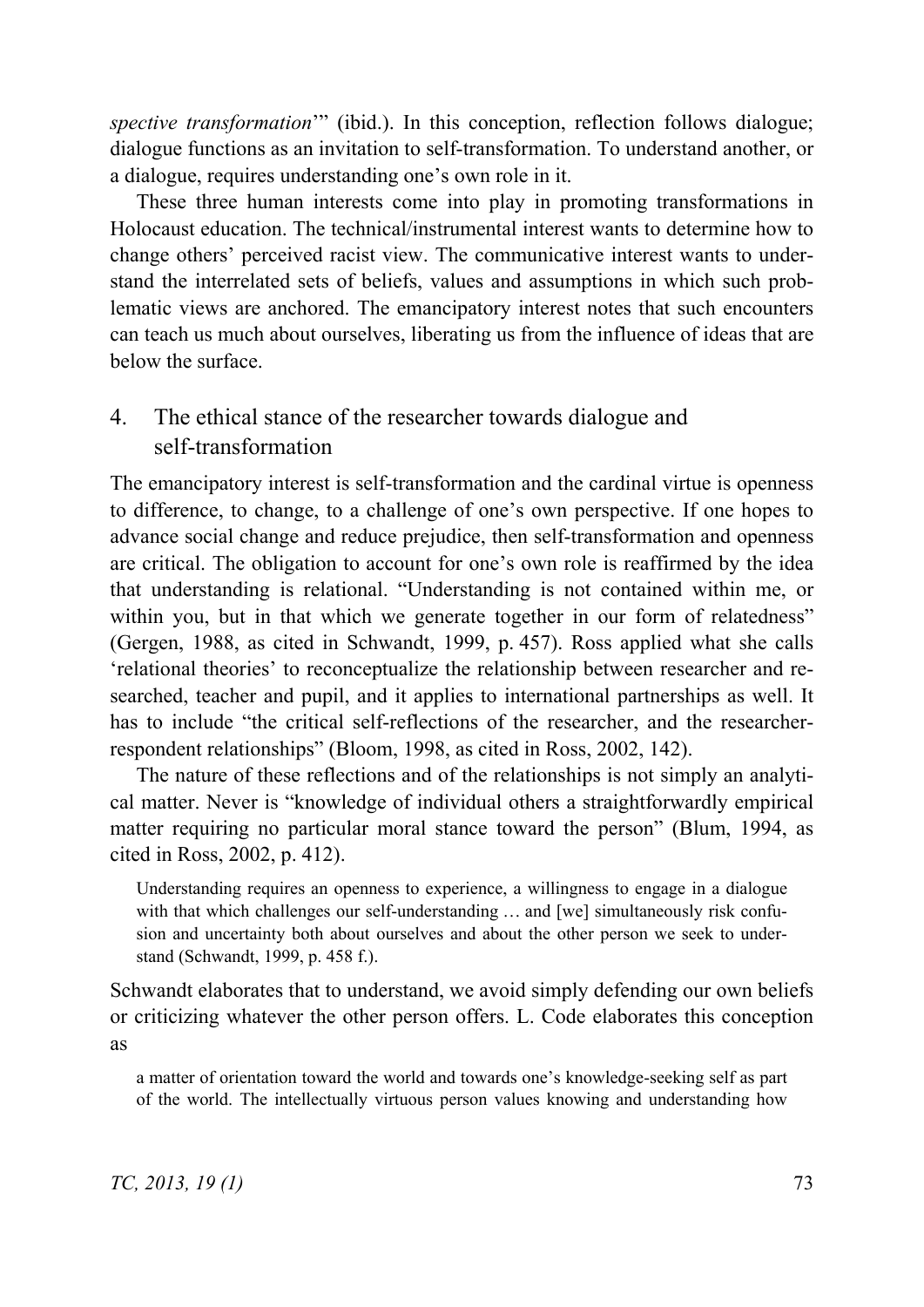things really are. S/he renounces the temptation to live with partial explanations where fuller ones are attainable (Code, 1983, as cited in Schwandt, 1999, p. 460).

M. Scott Peck (2006, p. 162) goes so far as to call a firm commitment to reality a central tenet of mental health. For Peck, "a life of total dedication to the truth also means willingness to be challenged" (1978, p. 52). And as Nietzsche expressed it so succinctly, "a very popular error: having the courage of one's convictions; rather it is a matter of having the courage for an attack on one's convictions" (http://www.quotedb.com/quotes/2573). Ross holds that "knowing particular people across spaces of difference requires the moral capacities of response, care, emotional sensitivity – the ability to see the other as a being in her own right" (Blum, 1994, as cited in Ross, 2002, p. 412), and notes "the importance of moral agency, perception and responsiveness" (Ross, 2002, p. 422).

While these moral and ethical stances that we seek to achieve as researchers and educators are critical for our self-reflection in Habermas's third, emancipatory human interest, we cannot assume such a posture for others. As presented, therefore, Habermas's framework does not theorize others' transformations or provide much assistance with supporting the reflection and transformation of others, particularly those who do not share the open ethical orientation that we seek to achieve for ourselves. The next section discusses two distinct models that the author had developed while grappling with these issues and invites ethical and empirical work on the implicit theories of transformations that undergird Holocaust education pedagogy at different sites and in curricula.

# 5. Repairing the tapestry: Two cultural models of transformation

The experience that shredded the author's views resulted in a transformed perspective. This particular transformation was inflicted rather than invited; it did not result from the intellectual virtues and ethical commitments that serve Habermas's emancipatory interest. It did generate an implicit theory of perspective transformation, one rooted in cultural beliefs. This theory emerged through self-reflection that was inspired by the dialogic encounter with peer-review comments.

# 5.1 Shredding the tapestry

The metaphor of a shredded and rewoven tapestry has heuristic value for thinking about perspective transformation. An individual's worldview, beliefs, values, and culture are envisioned as a tapestry of interwoven threads. The term 'shred' captures how many interconnected beliefs and assumptions were severed by this event. My stereotype of racists – I expected shaved heads, racist tattoos, seething hatred, and other visible cues – and my belief that education and racism were incompatible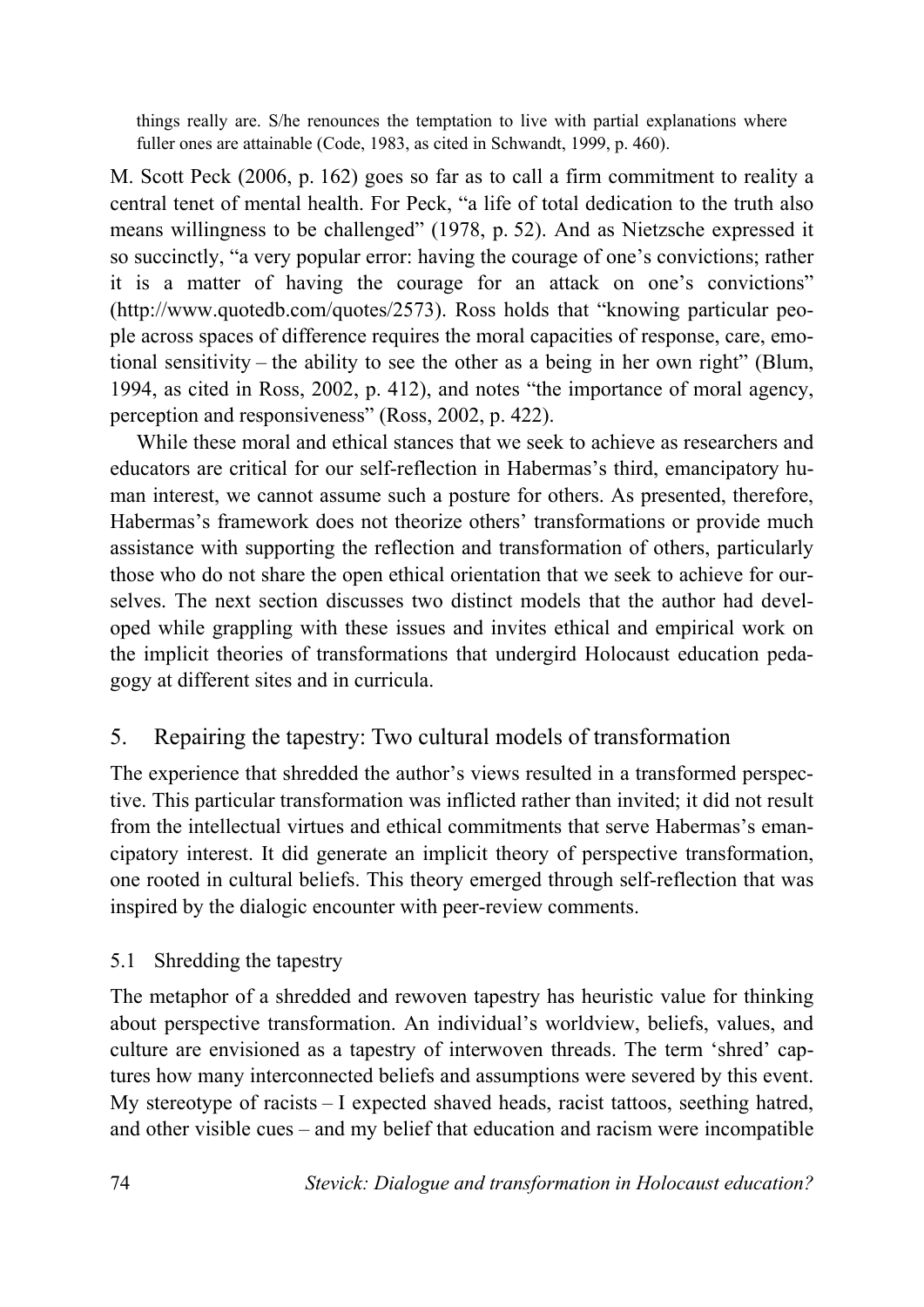and that beliefs could be changed by arguments were interwoven, and they were shredded by this encounter. They could not be reattached. I needed new threads – understandings – to repair the damage.

This implicit model of transformation that I experienced, and that became my implicit template, was one of violence to the weaving, shredding, a change that was imposed. I suspect that an implicit theory of shock as a key element in understanding and transformation is intrinsic to the pedagogical approaches that emphasize graphic depictions of the Holocaust, both verbal and pictorial, that capture the sadists, the cruelest humiliations and horrors. While empirical investigations could tell us much about whether these approaches work in the anticipated or implicitly theorized ways, the ethics of sharing these materials are debated (e.g., MacGilchrist & Christophe, 2011), and it is important to be clear about the empirical and ethical bases for these practices.

#### 5.2 Pulling the tapestry's loose thread

A problematic tapestry might unravel by pulling a single loose thread. If pulled too hard, the thread might break and the opportunity lost. But if pulled gently, the tapestry may begin to unravel. A Lithuanian colleague experienced such a process. He held an incorrect perception about Efraim Zuroff, the 'Nazi Hunter' from the Simon Wiesenthal Center (SWC) in Jerusalem, who sought to prosecute Holocaust perpetrators in the Baltic States. Zuroff is a polarizing figure in the region, and I had myself perceived him to be intimidating and unapproachable, not realizing that my impressions were shaped by the Baltic media, whose portrayals were at best unsympathetic, if not openly anti-Semitic (in cases documented by defendinghistory.com).

My colleague, subjected to the same media treatment and a product of Lithuanian culture, believed that Zuroff was funded by Russians, who, it was assumed, had a subversive political agenda to advance in the region. Because I had met Dr. Zuroff, I was able to challenge this single fact: Zuroff informed me that he did not accept any support from Russian sources because it would make him vulnerable to such charges. Rather than an imposition, I invited rather than imposed a reconsideration of the bigger picture; to follow the metaphor of the unraveling tapestry, I handed him the thread, and he pulled. The tug was a CNN article and video that noted the participation of local Lithuanians in a slaughter outside Vilnius.<sup>3</sup> My colleague noted that confronting this reality was quite difficult and painful, and challenged many of the understandings he had grown up with as a Lithuanian national. He not only engaged in the process, he wrote publicly and bravely about the controversy when Lithuanian insignia linked to the Swastika were legalized in that country, an act that was not well received by several of his colleagues.

*TC, 2013, 19 (1)* 75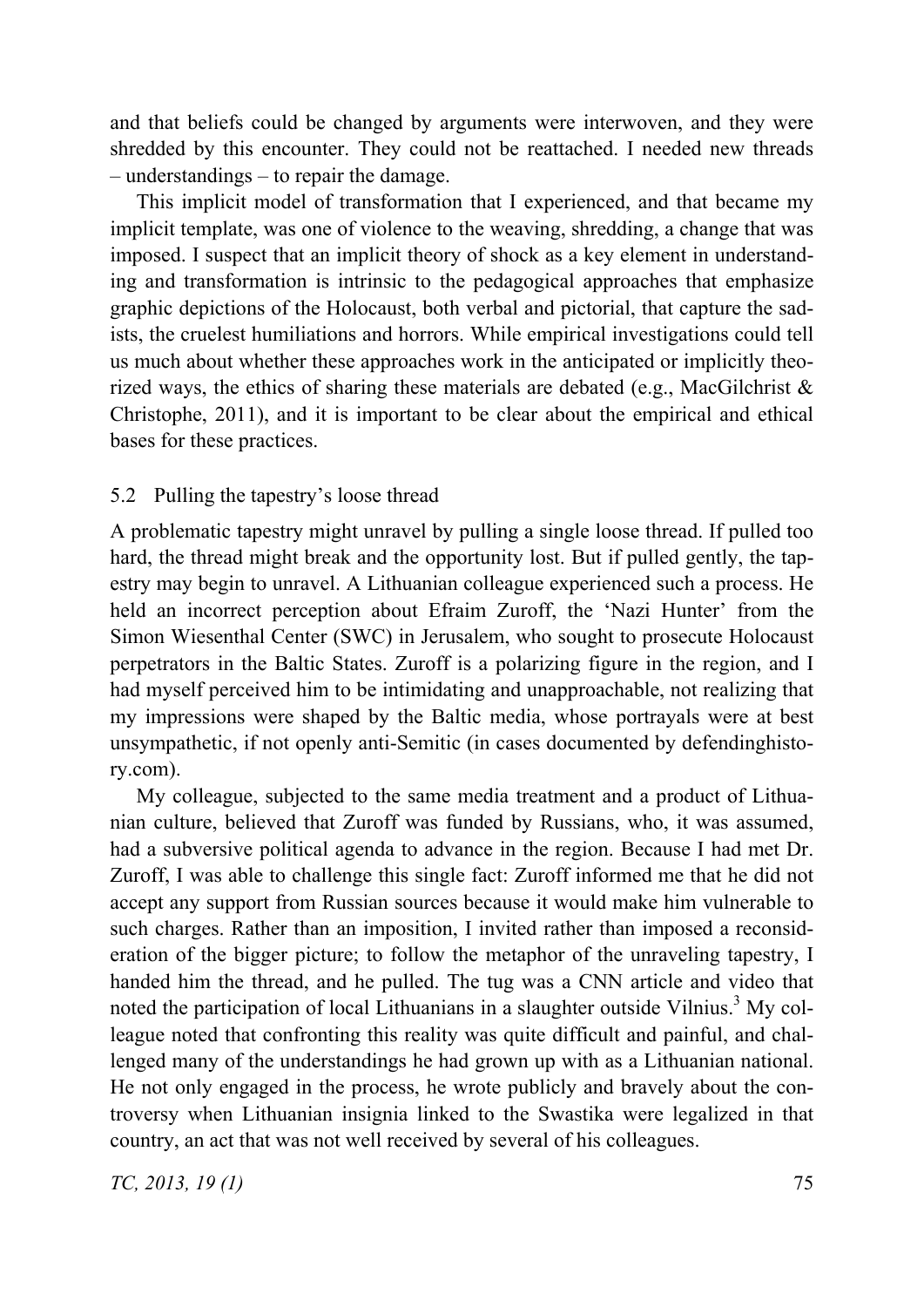The process of repairing a damaged tapestry begins with the damage, and these two processes, shredding and unraveling, are quite distinct; the former is more violent, imposed and involuntary, while the latter is more gentle, invited and voluntary. The approach to engagement rather than confrontation privileges dialogue over discussion (Abma et al., 2001).

The tapestry metaphor is rooted in a conception of individual transformation that takes place through cross-cultural dialogue and interaction. It is thus inadequate for the task of broader social and cultural transformations. Social and cultural transformations require more than the aggregation of individual psychological changes.

Could changing attitudes and dispositions be accomplished more effectively in schools? Foreign advocates of Holocaust education in Estonia hoped so. Unfortunately, their advocacy was rooted in a banking model of education, which Paulo Freire critiqued as transactional exchanges in the manner of Habermas's technical human interest. The effort backfired dramatically.

### 6. Conceptualizing a national effort to transform attitudes through schooling

My encounter with the continuing legacy of Nazi racial ideology, an inclusive hatred rooted in eliminationist anti-Semitism spurred me to explore the nature and power of education to change attitudes and dispositions. I sought to understand how a well-educated student in high-quality universities and elite public schools could embrace such discredited racial ideas. I discovered that there had never been an effort to incorporate anti-racist curricula nationally in the United States, even after the Brown v. Board of Education decision in 1954 to desegregate public schools. Despite the importance of the Brown decision, segregated schools persisted, and persist today: the United States has failed to live up to the promise of the opportunity. The decision represented a profound legal and institutional transformation. But legal and institutional transformations do not take hold unless there is a parallel social and cultural transformation of attitudes and dispositions to sustain it.

Schools are the most promising mechanism for producing cultural and social changes to fulfill profound legal and institutional change. The collapse of the Soviet Union constituted such a legal and institutional transformation. But what might a national effort to transform social and cultural attitudes and dispositions through education look like? I selected Estonia – an apparent success story among the former Soviet Union's 15 states – for a case study because its situation was in some critical respects analogous to what I sought but did not find in American history. For my purposes, the ways in which the Estonian government used civic edu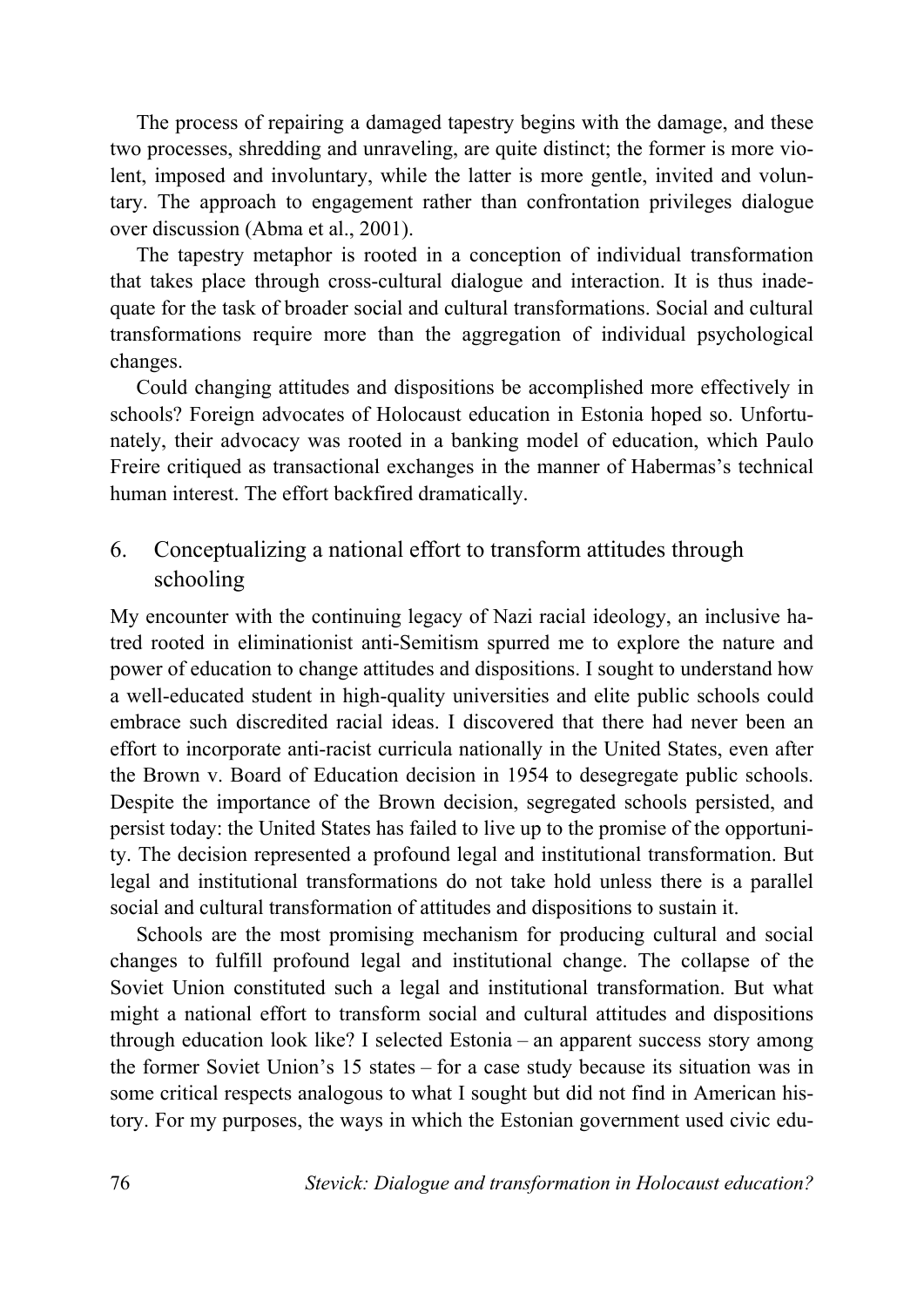cation to foster democratic values in students was analogous to what might have been in the U.S. had the government undertaken a national effort to combat racism through schooling.

#### 7. The Estonian context of the research

Estonia's complex history involved ethnic Estonians living under local German landowners in the Russian empire at the beginning of the  $20<sup>th</sup>$  century. Despite their inferior status to the German landowners, animosity was primarily directed towards the Russians. Estonians looked to Germans as a model when they sought to develop a national consciousness and an intellectual class (Trasberg, 2001). Estonia first achieved independence in 1922, fighting off German and Russian forces. The Estonians' relationship with Germans and Russians persisted in the context of the Second World War, when, unknown to the Estonians, the German-Soviet alliance and secret protocols of the Molotov-Ribbentrop pact paved the way for a Soviet invasion of Estonia in 1939.

When the alliance faltered shortly after, the Nazis drove the Soviets out of Estonia, and were often perceived by Estonians, both then and now, as liberators. A three year Nazi occupation commenced, and roughly 3,000 of Estonia's original 4,000 Jews had fled east with the retreating Soviet army. 400 of Estonia's Jews had already been deported to the east by the Soviets during their original occupation, and nearly 1,000 perished in the Holocaust before Estonia was declared 'Judenrein', or free of Jews (Weiss-Wendt, 2008, p. 476). When the Soviets advanced into Estonia again, they would remain for nearly a half century, formally annexing Estonia in the Soviet Union, and leaving Russian troops in place for several years after Estonia officially regained independence in 1991. During the half-century occupation, Estonians were often denigrated as fascists or fascist collaborators, the Holocaust was largely ignored with Jewish victims absorbed into the politically useful category of Soviet victims, and Nazi atrocities as a whole were attributed to capitalist excesses. Stalinism included massive transfers of populations, and the relative homogeneity of the territory of pre-Soviet Estonia was extensively Russified, as hundreds of thousands of Russian-speakers were moved into the territory once held by just a million ethnic Estonians (Raun, 1991, p. 181). Few of these Russian-speakers became proficient in Estonian, and relations with the Russian minority were a major concern in the years after 1991. Estonia restored its independence and prewar constitution, rather than reimagining itself as a multicultural society in need of a new constitution (Budryte, 2005).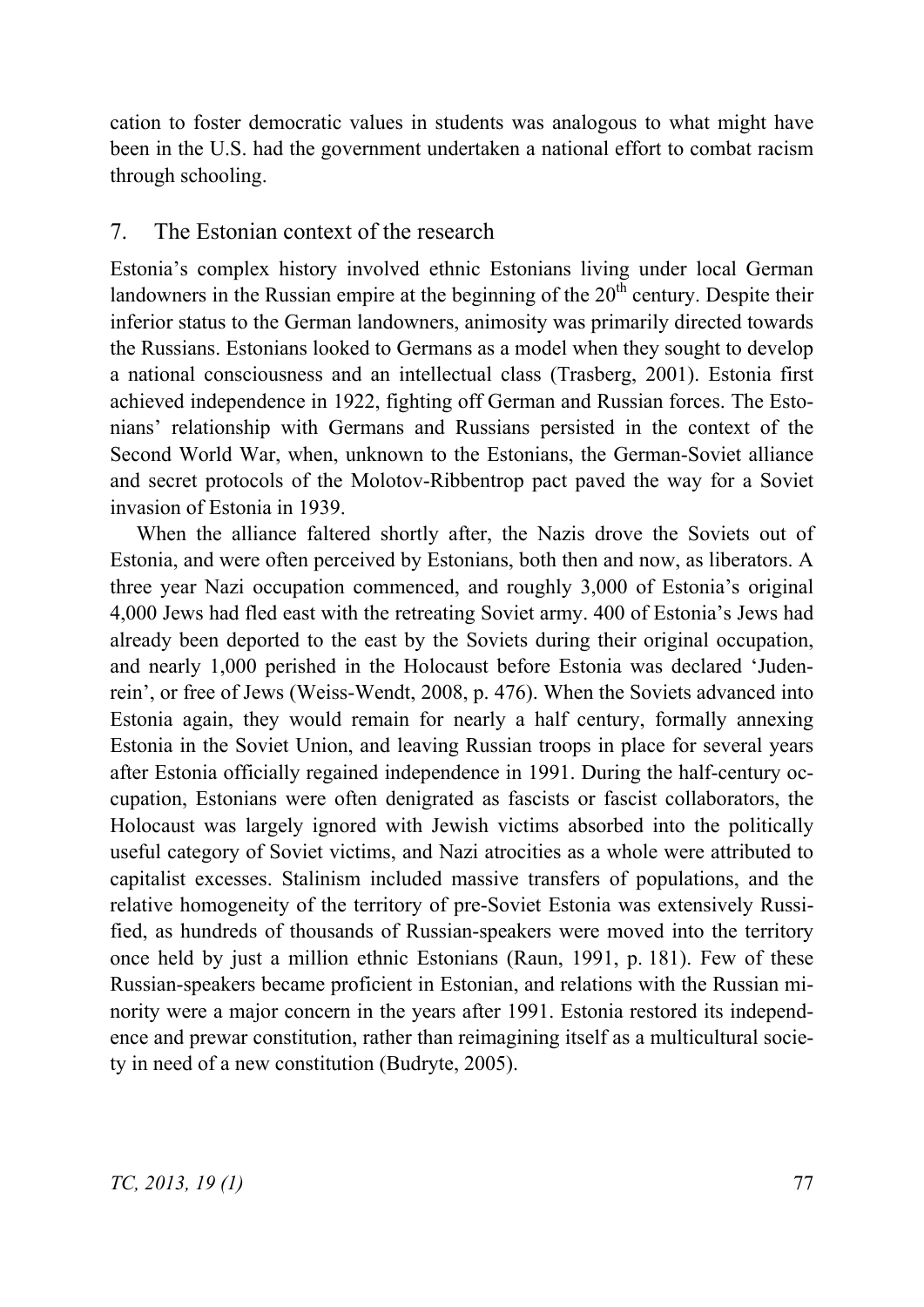### 8. International education partnerships: Dialogue or transaction?

I conducted a multi-sited ethnographic study of the policy and practice of citizenship education in post-Soviet Estonia, from international networks to classroom practice. I observed interactions between international and national actors at seminars and conferences, between both of these groups and teachers at teacher trainings and educational partnerships, and between teachers and students in classrooms around the country. I collected the materials that were distributed, and observed what was used in classrooms.

While a great deal of foreign money was spent in Estonia to support – or more precisely, to sway – the process of democratizing education, I could detect little if any influence of these foreign partners in Estonian civic education classrooms. I had to explain why the influence I had anticipated was absent. While other factors played roles, the lack of authentic dialogue between different groups and levels was important.

The conceptual framework for my research was the policy as practice approach to policy implementation developed by Levinson and Sutton (2001). This approach, rooted in the anthropology of policy, is particularly concerned with appropriation. Levinson and Sutton (2001) define appropriation as,

an active process of cultural production through borrowing, recontextualizing, remolding, and thereby resignifying cultural forms .... [It] emphasizes the agency of local actors in interpreting and adapting [resources] to the situated logic in their contexts of everyday practice (p. 17, fn. 2).

Appropriation "gets at the way individuals ... engage in situated behaviors that are both constrained and enabled by existing structures, but which allow the person to exercise agency in the emerging situation" (ibid., p. 3). Appropriation addresses that need because it helps us to grasp how actors make sense of policy, fit it into their own ways of thinking and acting, and manifest it in their practice.

This approach intersects well with Habermas's emphasis on communicative interests and the goal of understanding. This framework showed how facts and arguments are meaningful to people: meaning is not self-evident. Facts do not sit independently, disconnected from other facts, ready to be replaced by updated facts; rather, they are meaningful, rooted in webs of meaning, or interwoven like the tapestry. Belief systems such as my student's were not so easily transformed, partly because there was an internal coherence to the belief system. The first task was to understand how something made sense to an individual or cultural group.

This approach illuminated the failure of international groups to have a more substantive and detectable influence in Estonian civic education. One issue derived from their 'transmission orientation' (Stevick, 2008), an approach not rooted in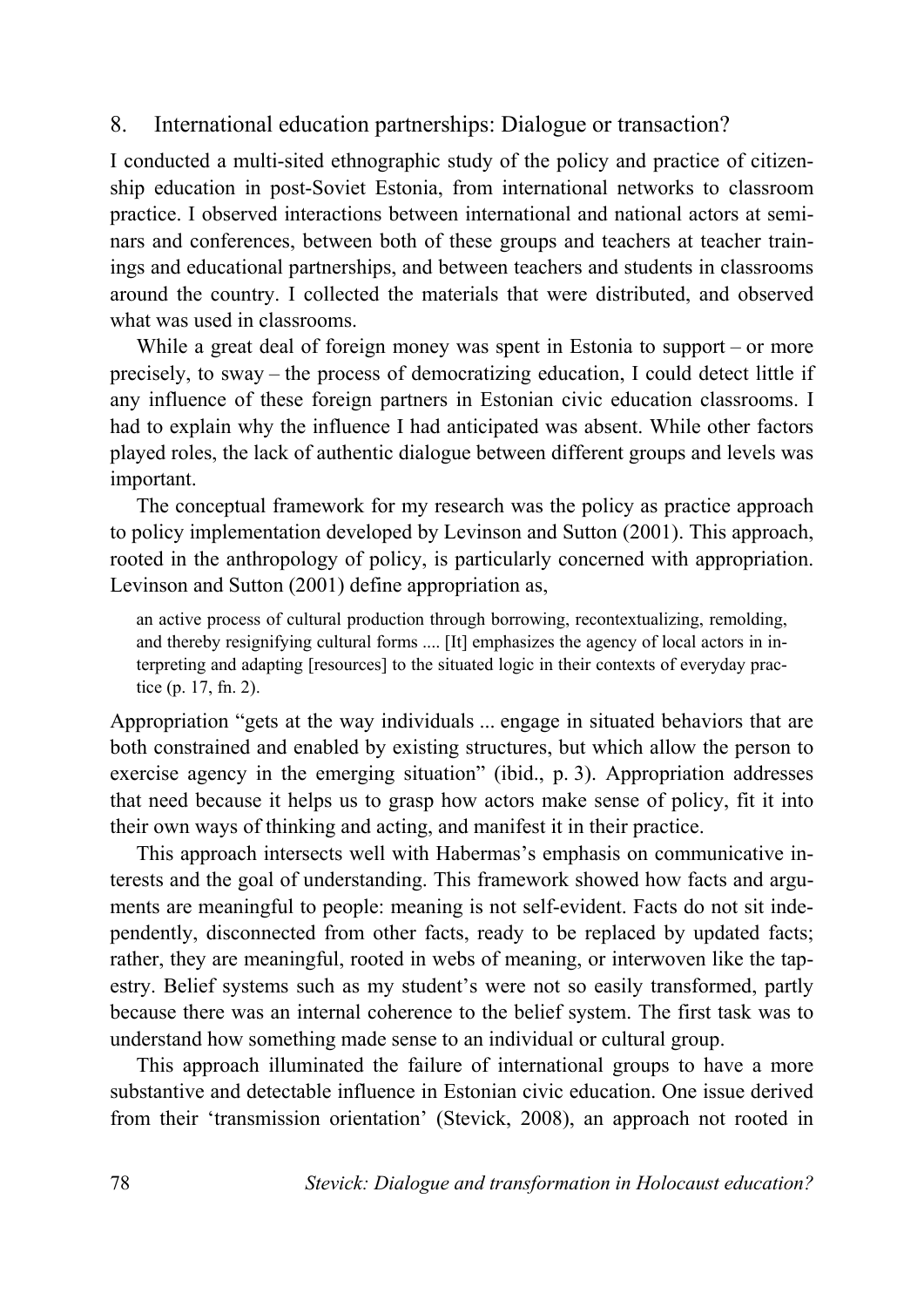dialogue and mutual understanding but in supplying the right answers to others who they find to have a simple deficit that needs to be filled. This transmission orientation was powerfully illustrated by a teacher who showed me a half-meter high pile of materials she had received at different foreign-sponsored trainings over the years, with scant time to review any of it, nonetheless use it in a packed curriculum. While foreign advocates seemed to have a genuine respect for people in the region, there was also a perception on the part of foreign experts that the correct views had to be delivered. Schwandt's distinction between discussion and dialogue is useful here. He characterizes discussion as.

the exchange of opinions in a negotiation context where various people state their reasons or evidence. The aim is to decide about how it should be ... the object of the game is to win or get points for yourself (Abma et al., 2001).

Discussion can thus be largely one-directional when there is a significant power imbalance, as existed in this case (Stevick, 2008).

In contrast, "dialogue … refers to engaged, inclusive and respectful communications … about their respective stances and values, perspectives and experiences, hopes and dreams, and interpretations" (Abma et al., 2001, p. 168). Such exchanges are usually, "governed by role and status differences and protected through selfinterests", while we seek to replace them with "interactions guided by reciprocity, appreciation for the worldviews and interests of Others and a willingness to make space for their concerns and agendas" (ibid., p. 169).

The conditions for genuine dialogue in this sense were, in my 27 months conducting research in Estonia, exceedingly rare. There were occasional exceptions. One textbook author, an ethnic Estonian largely raised abroad after being displaced by the Second World War, sought to bring the lessons he learned from living in democratic societies back to post-Soviet Estonia. Fluent in the language, he was particularly attuned to the meanings he encountered. As he expressed it in an interview,

I found it psychologically impossible to write the Estonian text while being [abroad] … if you want to change attitudes, you have to be in the surroundings where the counterproductive aspects of interpersonal relations hit you literally every day (Interview Transcript, August, 2003).

To put this perspective in Habermas's terms, communicative interests must precede instrumental interests; we must understand before we can hope to change. He shared an example that employed the second method discussed above of tugging on a single thread in the tapestry to begin unraveling an interwoven set of thoughts, beliefs, and so forth: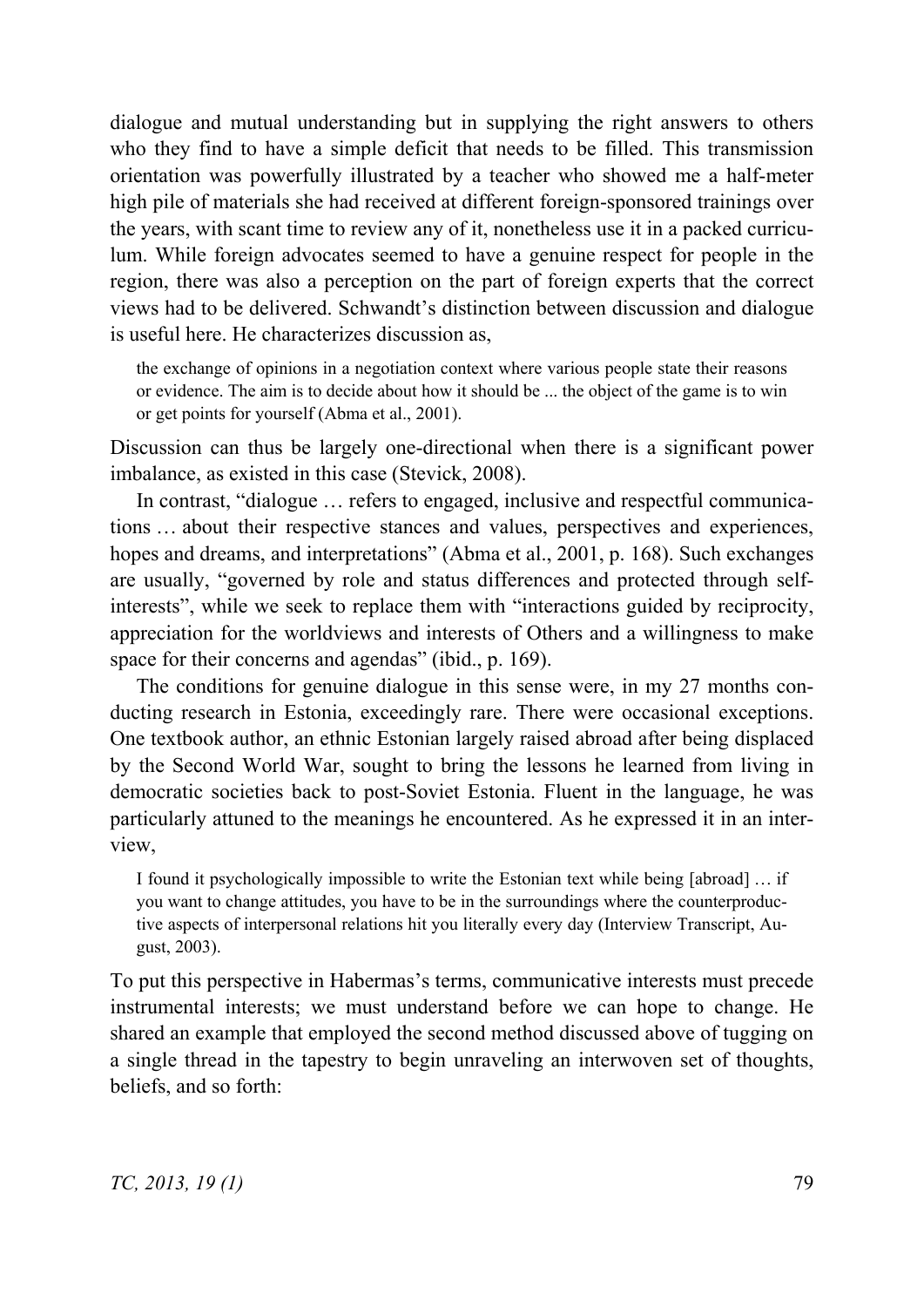I remember buying … an ironing iron … The sales lady, a young girl [was] quite helpful, more helpful than was typical at that time. But she explained that, 'These are here, and these are the Italian ones, and our irons are cheaper'. And I smiled, and said, 'Yes, *our* irons', and at this moment she realized that that was the Russian [iron]; Estonia has been independent for a couple of years" (Interview Transcript, August, 2003).

The exchange is powerful because the word 'our' evokes meaning, history, and identity. Was a Western European iron a foreign product, and were Estonians still part of the Russian sphere? Or had they been restored to their rightful and historical European roots? A single comment disrupts a whole interrelated set of assumptions, associations, and so forth. While she was surely aware of Estonia's restored independence, the full implications of that shift had not penetrated the routines of everyday life.

Habermas wrote of the 'ideal speech situation' that would enable true dialogue or authentic open communication. Many of the conditions that allowed the exchange over the irons to be effective were absent from international partnerships. Foreign participants generally did not speak the local language or have experience living in the societies where they worked. They were often oblivious to the economic conditions others faced. Estonians, on the other hand, had a half-century of experience under Soviet hegemony, which enabled them to make a clear distinction between what they were expected to say and what they personally believed. Because of economic scarcity, they had a powerful incentive to maintain strong ties to foreign groups, whether they believed in the work or not. For foreigners, projects were a means to promote certain ideas. For domestic partners, the projects were often a means to secure the resources they needed for economic security. The same power imbalances and transmission orientation that characterized most international partnerships prevailed in international negotiations over Holocaust education, an issue that exploded during my first year in Estonia.

# 9. Suppressed dialogue about the Holocaust in Post-Soviet Estonia

Estonia's announcement in 2002 that it had adopted a Holocaust education day not only prompted a public backlash from citizens and educators, the Ministry of Education actively worked to undermine its implementation in the form intended by foreign advocates (Stevick, 2007, 2009, 2011). At the geopolitical level, power was at work: NATO insisted that work on Holocaust issues was a primary consideration in the Baltic State's quest for security from its former hegemon's – the Soviet Union's – successor state, Russia. At the level of national identity, Estonians had long been subjected to Soviet propaganda and charges of fascism, charges it was eager to refute. In the course of reacting against the dominant narrative, they found themselves in the uncomfortable position of asserting a Western and European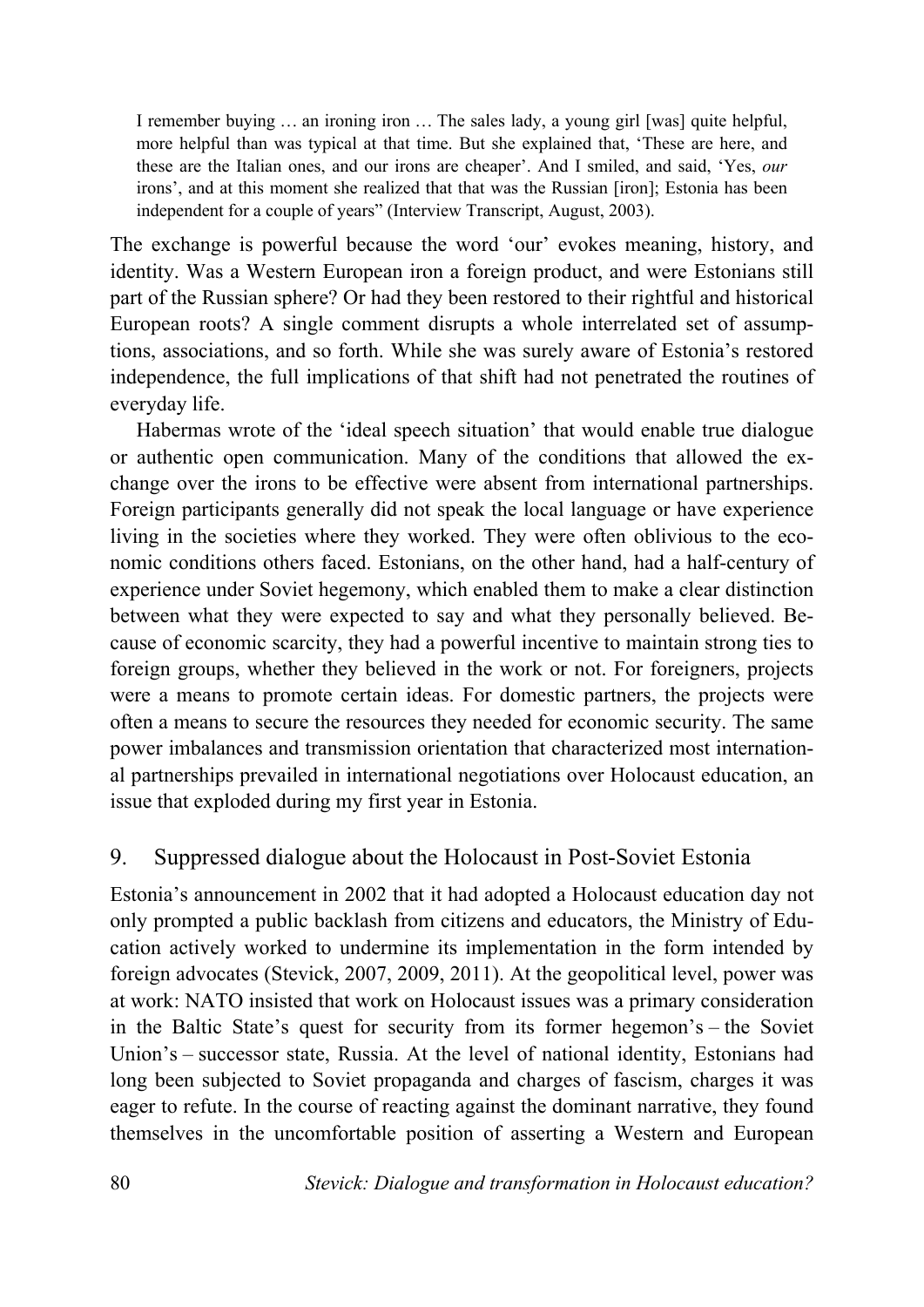identity whose predominant historical narrative had more in common with the Soviet narrative than their own.

A substantial gulf emerged between Estonians and the foreign advocates on the Holocaust and related issues. Such a gulf was termed by anthropologist Michael Agar a "rich point" (1994, p. 94). A rich point is constituted not just by simple conflict, but by a complex amalgam of differences: different cultures, different contexts, different information, different interpretations and understandings. Such differences run deep and implicate self-understandings and national identity; they are not easily resolved with the presentation of some set of specific indisputable facts, for example. In the terms discussed above, the rich point is like the single thread that sticks out of the tapestry.

There is a strong, broadly shared view about the Holocaust and its meaning in Western Europe and the United States. It is so deeply held that its reality seems almost self-evident, a given, a natural conclusion based upon the overwhelming evidence. This perception affects the approach taken by foreign Holocaust education advocates who operated in Estonia. The problem seems to have been conceptualized as a gap or deficit that could be addressed by the transmission of information to fill the void. As the U.S. Ambassador expressed the challenge in an editorial:

I have been told Estonian school textbooks treat the Holocaust in about one-and-a-half pages. If this is true for most of Estonia, I would suggest that history texts on this subject already in other states in this region be translated into Estonian for use here (DeThomas, 2002).

The comment is interesting for many reasons – not least its implication that there is nothing nationally significant about Estonia's experience of the Holocaust to be addressed and its assumption that there were more substantial treatments available in neighboring countries that could be adopted – but is perhaps most indicative of the perspective that there was simply a void that needed to be filled.

Estonians believed that establishing a Holocaust day in schools was the "ticketstub" for admission into NATO (mauri, 2003). This understanding made the Holocaust education policy particularly troubling to Estonians for a number of reasons. First, it was a blatant exhibition of power. In addition, the issue was not open for discussion or dissent internationally: Estonian officials felt compelled to suppress their own views while paying lip service to foreign pronouncements. The Baltic states and their colleagues across Central and Eastern Europe could never have come together for a pronouncement like the Prague Declaration without the security of membership in the European Union and NATO.<sup>4</sup> What comes across as a new assertiveness is an expression of views long-held but temporarily suppressed due to the context of imbalanced power relations. Now the views are evident, in the public sphere, open for discussion, and available for examination by argument and by evi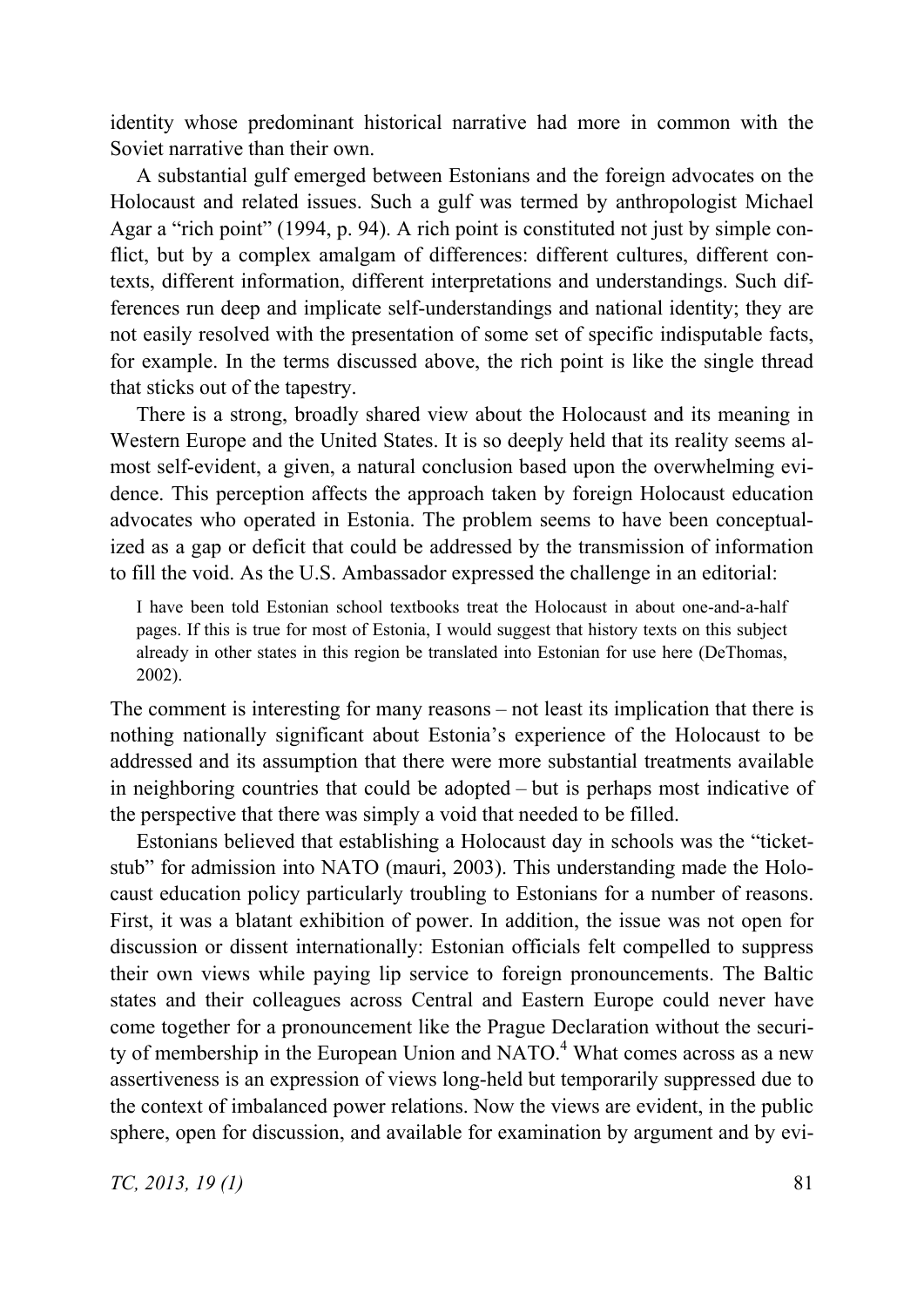dence. While any expression of Holocaust denial and even obfuscation is troubling, this shift may provide an opportunity for engagement and dialogue, which may be preconditions for any deeper transformation.

Indeed, this openness about views, however unpleasant they may be and however missionary its advocates, provides the best opportunity to advance Holocaust education in the region since 1991. More precisely, the debate and dialogue may properly be considered as a form of Holocaust education, since the issues in question are not confined to children only. Advocates of Holocaust education for Central and Eastern Europe cannot confine their attention to middle or secondary schools, but must embrace a broad conception that includes adult education, particularly taking into account the perspectives of children's teachers and families. If attitudes shift among adults, schools are likely to follow. Holocaust education is premised on a foundation of transformation through learning, a premise that applies equally with adults.

In an earlier article, I examined how the question of Holocaust education manifested a central problem for democratic theory in contexts with transnational governments such as the E.U. (Stevick, 2009). The problem of 'overlapping majorities' (Thompson, 1999) made one wonder whether a policy strongly supported by a European majority and strongly rejected by a national majority should be adopted; a case could be made that either option is, or is not, a democratic outcome. In this situation, power imbalances functioned to suppress open discussion and debate over the Holocaust and its meanings, which undermined the possibility of successful and meaningful policy implementation. That this debate is now out in the open moves us towards conditions preferred by advocates of agonistic democracy, that is, a "struggle in a well-lit place" (Ross, 2002, p. 424). Such an effort is not about "how politicians posture, demand, and concede, [nor] how people tolerate each other by muffling their disagreements and turning a blind eye to their injustices," but rather how we "make democracy out of difference" (ibid.).

Democratic relations are possible among equals, and the power shift no longer compels Central and East European countries to treat their Western neighbors as de facto superiors in the same way. This is an important development, not least because the methods used to promote the Holocaust education day policy were perceived as coercive, and were problematic for a variety of other reasons, including: Estonians found their treatment reminiscent of the Soviets; the approaches seemed to intrude into domestic matters, such as cultural and education policy, which were felt to be independent and democratic for the first time in a half-century; the understanding or interpretation of history promoted from without was more closely aligned with the Soviet version than with their own; and outside efforts reinforced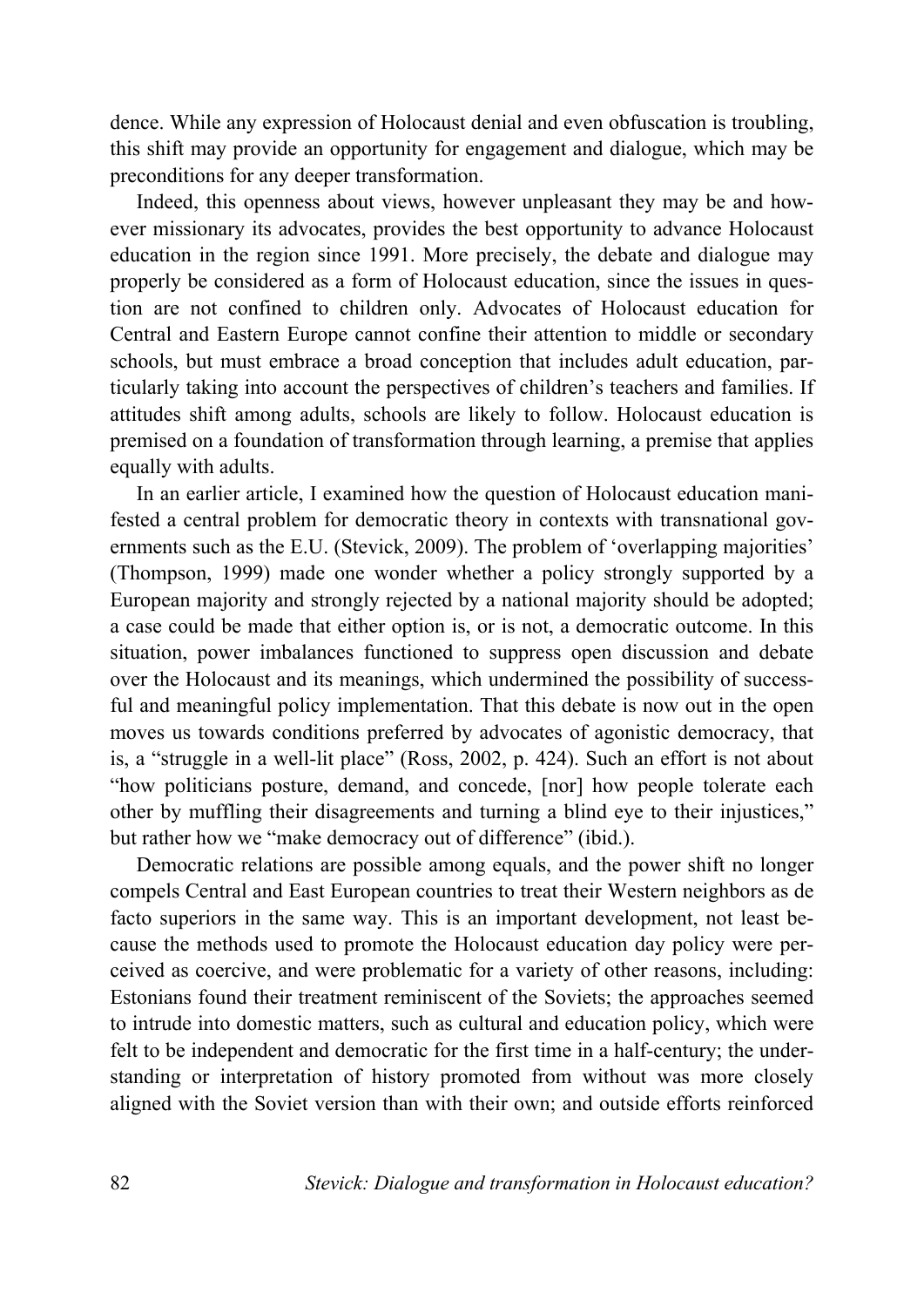notions that foreigners neither understood nor respected Estonian history and culture, but rather presumed to tell them what to do and what to believe.

The use of accession proceedings to push for action on Holocaust education was problematic for several reasons. It was not uncommon to hear references to Brussels, for example, headquarters of the European Union, as the new Moscow, a distant place with no knowledge of or concern for Estonia, undemocratically giving orders to a small, powerless country. The Euroskeptics were relatively strong in Estonia, and many asked why struggle for liberation from one union (Soviet) only to enter another (European), as if there were no meaningful distinctions between them. The rhetoric may not have reflected actual views so much as a generalized frustration with foreign interference. This frustration was symbolized on the European side by the 80,000 pages of regulations candidate countries had to adopt to become eligible for membership, while the NATO and American push on the Holocaust seemed to impinge on domestic concerns such as the conduct of the criminal justice system and decisions about what to teach and how to teach it.

#### 10. Open dialogue about the Holocaust in Estonia

As in my work on international partnerships, I found in the controversy over Holocaust education a pattern of deception and an imbalance of power that undermined the potential for authentic dialogue on this topic. There was an exception to this rule, and it consisted of two mediated online discussion forums of residents of Estonia (both Estonian and Russian) and foreign Holocaust-issue advocates hosted by the newspaper *Eesti Ekspress*. While these dialogues were part of the broader data set assembled in the multi-sited ethnography, the direct and open exchange of ideas in these forums invited further direct analysis. These dialogues provide great insight into the gaps in understanding between the different perspectives on the Holocaust in part because both sides spoke directly to each other. Whether questioners were hostile or sympathetic, their questions accusatory or informational, they all attempted to articulate perceived flaws in one side's or the other's reasoning or values. In the process, they revealed a set of assumptions and norms that separate the two groups. Though the exchanges were relatively brief, lasting perhaps an hour each, they are rich with examples that illuminate what Agar called 'rich points'. Participants laid out their most powerful arguments, revealed their perception of the other side's positions, appealed and probed the different value and fact claims each side made. These dialogues were examined systematically in order to identify the 'rich points' and, as far as possible, to understand the interrelated sets of values and beliefs that differed among the participants. For the purposes of this article, the selection of quotes was made according to which exchanges most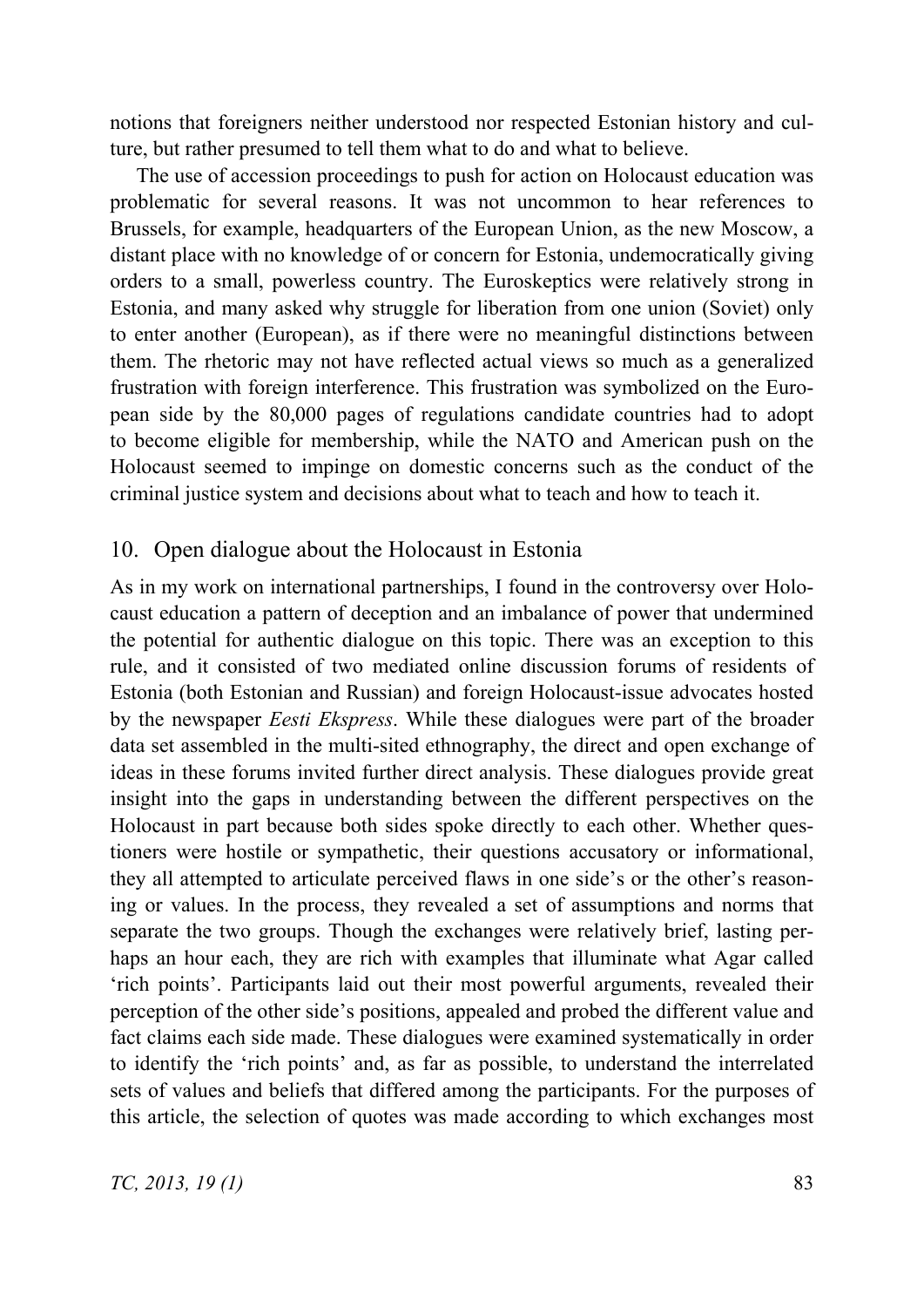effectively illustrated these points. These exchanges help to provide a more complete understanding of the differences at work and compel us to consider the different categories of dialogue and discussion explored above.

Three major goals drove foreign engagement with Holocaust issues in Estonia: prosecution of Nazi war criminals and perpetrators of the Holocaust, commemoration of Holocaust victims, and education about the Holocaust. The U.S. Ambassador, Joseph Michael DeThomas, for example, proposed in a newspaper column three 'modest steps': prosecuting those who had committed crimes, recognizing that the Holocaust was part of Estonia's history, and teaching children about it (DeThomas, 2002). Efraim Zuroff advocated for a Holocaust memorial day and noted that when there are no longer living Nazis to prosecute, the SWC will shift its efforts to education about the Holocaust (Online Intervjuud, 2002). These goals were often conflated, and objections or obstacles to any one of them could inhibit progress on the other issues. Most troublesome for educational improvements regarding the Holocaust was the fact that both commemoration and potential prosecutions seemed to Estonians to imply a hierarchy of victims, in both cases in their eyes elevating what had been a small minority within the country while degrading Estonians.

If the goals were sometimes conflated, with negative outcomes for education, Estonians also seem to have conflated the advocates themselves and their institutions as well, rather than regarding them as truly distinct and independent groups. One questioner asked Zuroff to, "please describe the level of involvement and support from U.S. Government officials in this matter. How much has the SWC relied on the intervention of U.S. Government officialss [sic] with Estonian authorities in this matter or similar ones?"<sup>5</sup> For any Estonians who harbored anti-Semitic stereotypes including global conspiracies and string-pulling in global institutions, the strong emphasis on Holocaust issues by the U.S. ambassador and by NATO offered little to dispel their suspicions.

The concern about this prospective power was expressed by another questioner who feared that SWC might have the potential to undermine Estonian security from Russia by blocking its accession to NATO: "will you or SWC lobby any or all NATO member countries (officially or unofficially) against Estonia's admission into NATO or the EU?" while another found a possible motivation in this theory: "Why have you come out with your statements against Estonia and the Baltic States this year, is it related to the fact that on this fall Estonia can be invited to NATO?" (Online Intervjuud, 2002). Estonians thus perceived Zuroff and SWC as formidable threats to Estonian security, and with a half-century of Soviet rule fresh in their minds, often concluded that Zuroff served Russian interests and was either Russian himself or supported by subversive Russian authorities. Such conclusions to West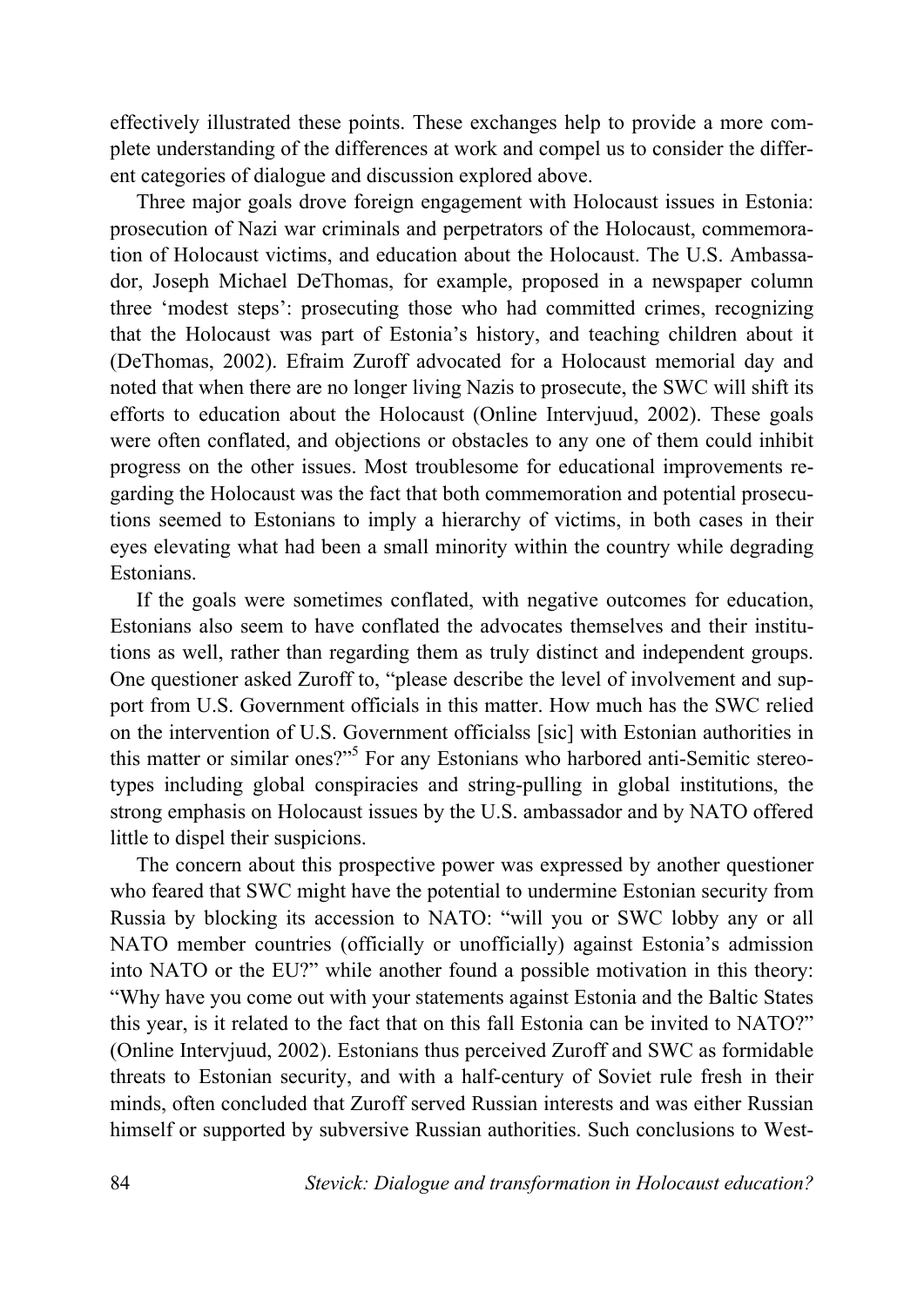ern ears are evocative of conspiracy theories that attribute to Jews an almost supernatural power to influence world events, as many apparently thought Zuroff could do.

The different conceptions of justice on display between the Estonians and those who favor the prosecution of Nazi war criminals have important educational implications. The evaluation of the crimes committed, the perception of their seriousness and significance, and the attribution of responsibility (or assertions of powerlessness) are closely connected to how those historical events are and will be understood and represented in the curriculum, in textbooks, and in classroom practice. This is particularly true since the high priority foreigners place on Nazi crimes implicitly rejects Estonian narratives of history, in which the Estonians were the primary victims, and instead frames (some) Estonians as criminals, even while seeming to endorse a version of history favored during Soviet times, a version in which the Nazis were the worst tyranny in world history and Estonians were generally fascists.

Zuroff, when encouraged to focus on informing and educating people rather than on making accusations, articulated the link between trials and education:

We firmly believe that one of the best way to teach about the history of the Holocaust is to see to it that the criminals are put on trial in the countries in which they committed their crimes or in their countries of origin. These trials are the best history lesson imaginable (Online Intervjuud, 2002).

Certainly, the trial of Adolph Eichmann marked a turning point in Israel's knowledge of and attitudes towards the Holocaust (Gross, 2010). One challenge, considered below, is that Estonian Holocaust trials had been conducted by the Soviets, who were notorious for KGB-extracted confessions, concocted evidence, and show trials.

Estonians were frequently frustrated by foreigners' apparent ignorance of Soviet crimes and techniques, by their reliance on Soviet sources, by foreign conduct evocative of Soviet practices, and by a version of history uncomfortably similar to the version they had resisted under Soviet occupation.

When Zuroff discussed the educational benefits of trials, however, he inadvertently collided with another terrible memory of the Soviet period: show trials and concocted evidence. Estonians quizzed Zuroff about his reliance on Soviet sources, apparently further evidence that outsiders didn't understand the nature of the Soviet Union and its intrinsic untrustworthiness. One asked "what about the papers of the Soviet-era interrogations, do You see them as 100% valid?" and another "how do you evaluate the actions taken by the KGB in investigating the nazi crimes?" A third more bluntly claimed that, "no Estonian who served in German army escaped from the NKVD and it's sucsessor [sic] KGB. Many of them where given death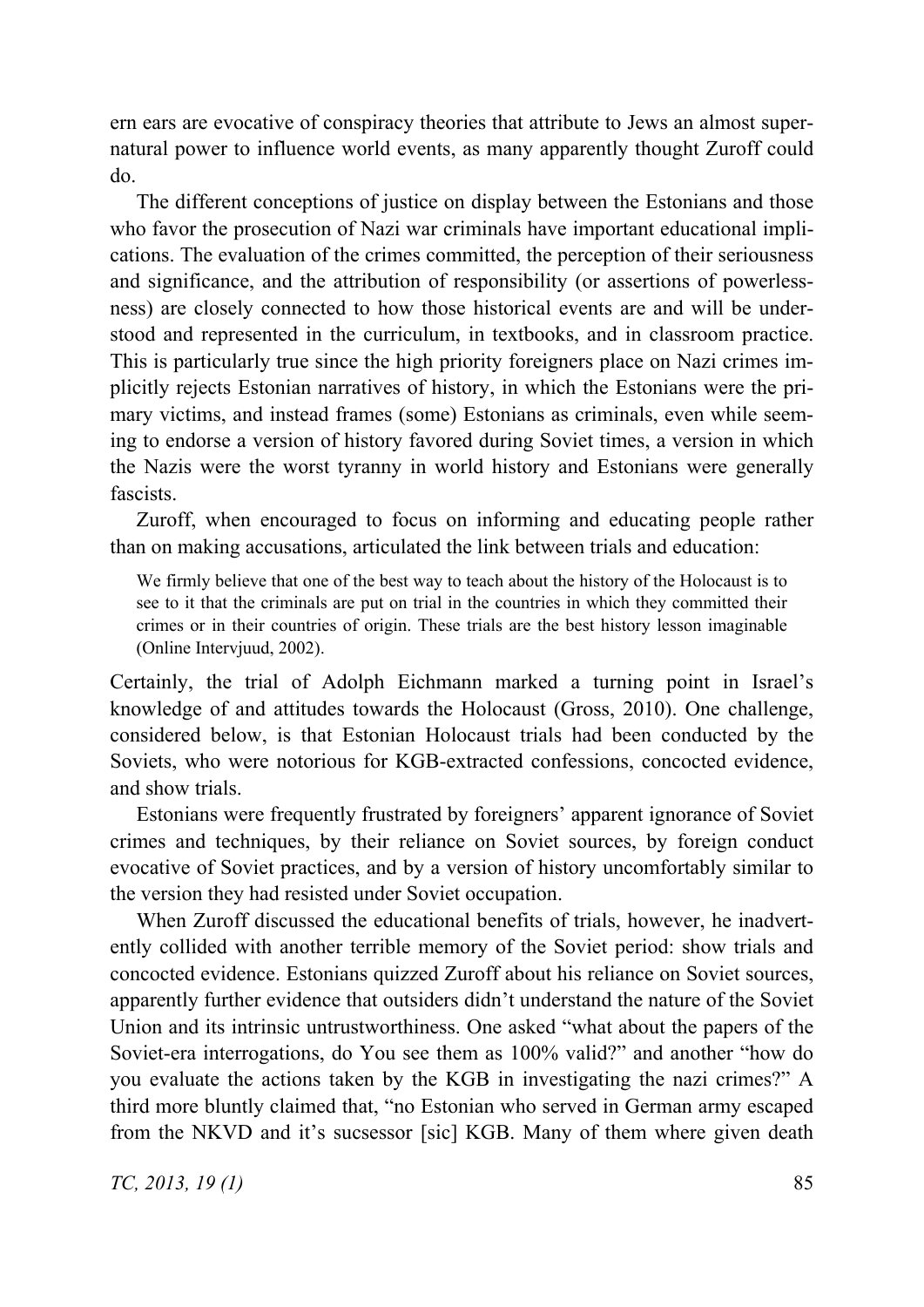sentence in the Soviet Union based on huge propaganda," while a fourth asked, "why are many of your accusations based on KGB materials, even though it is widely known that many of them are fabricated?" Zuroff replied that, "much of this material is genuine and quite valuable. You have to remember that the Soviets were the ones who investigated the crimes shortly after they took place so they were in the best position to collect important evidence" and, "much of the material collected by the KGB about the cases of Nazi war criminals and collaborators is 100% reliable," while conceding that "the problem is in those cases in which the charges were political" (Online Interviuud, 2002).

These dilemmas fit what I term the paradox of legitimacy. Because the Soviet Union's evils are so familiar in Estonia, anything associated with the Soviets lacked legitimacy. Anything based on evidence collected by the Soviets was suspect. Any events that fit the propagandistic view of the war promoted by the Soviets were inherently untrustworthy for Estonians. New or contradictory information will be rejected if it does not ring true to us; however, it often fails to ring true because of broader attitudes or perceptions we have absorbed. In the case of the evidence of the Holocaust in the post-Soviet region, the very fact that the Soviets obtained it undermines its credibility in the region. This is the paradox of legitimacy.

Zuroff's reliance on Soviet evidence was in the eyes of Estonians exacerbated by his apparent adoption of a popular Soviet method:

By offering money in exchange for information, Zuroff also unwittingly invoked the much-despised idea of denunciation, which had been introduced in Estonia mainly by the Soviets (Weiss-Wendt, 2008, p. 484).

In Estonian eyes, it was not only highly problematic to trust Soviet evidence, but much worse still to ignore Soviet crimes.

Among the most pervasive objections expressed by Estonians on Holocaust issues was a perceived application of selective justice. When there is a focus on a certain set of crimes, victims, perpetrators, or even countries to the apparent exclusion of others, it communicates messages about who is seen to matter and who doesn't. The perception of selective justice was expressed to the U.S. ambassador in the following terms,

While this writer fully acknowledges the horror of what the Nazis and their accomplices did to Jews, Gypsies and Estonians during the three years of German WW II occupation of Estonia, the number of lives lost and the duration of the combined Soviet occupations enormously eclipse the Nazi period … When will the US begin funding an Office of Soviet Investigations or an Office of Communist Investigations designed to systematically condemn and bring to jutice [sic] the few surviving communist war criminals, torturers and executioners who terrorized Central and Eastern Europe … Surely it must be the gravity of the offenses and even-handed consistency of approach that interests the US government – a country that practices and advocates the rule of law – and not the ethnic origin or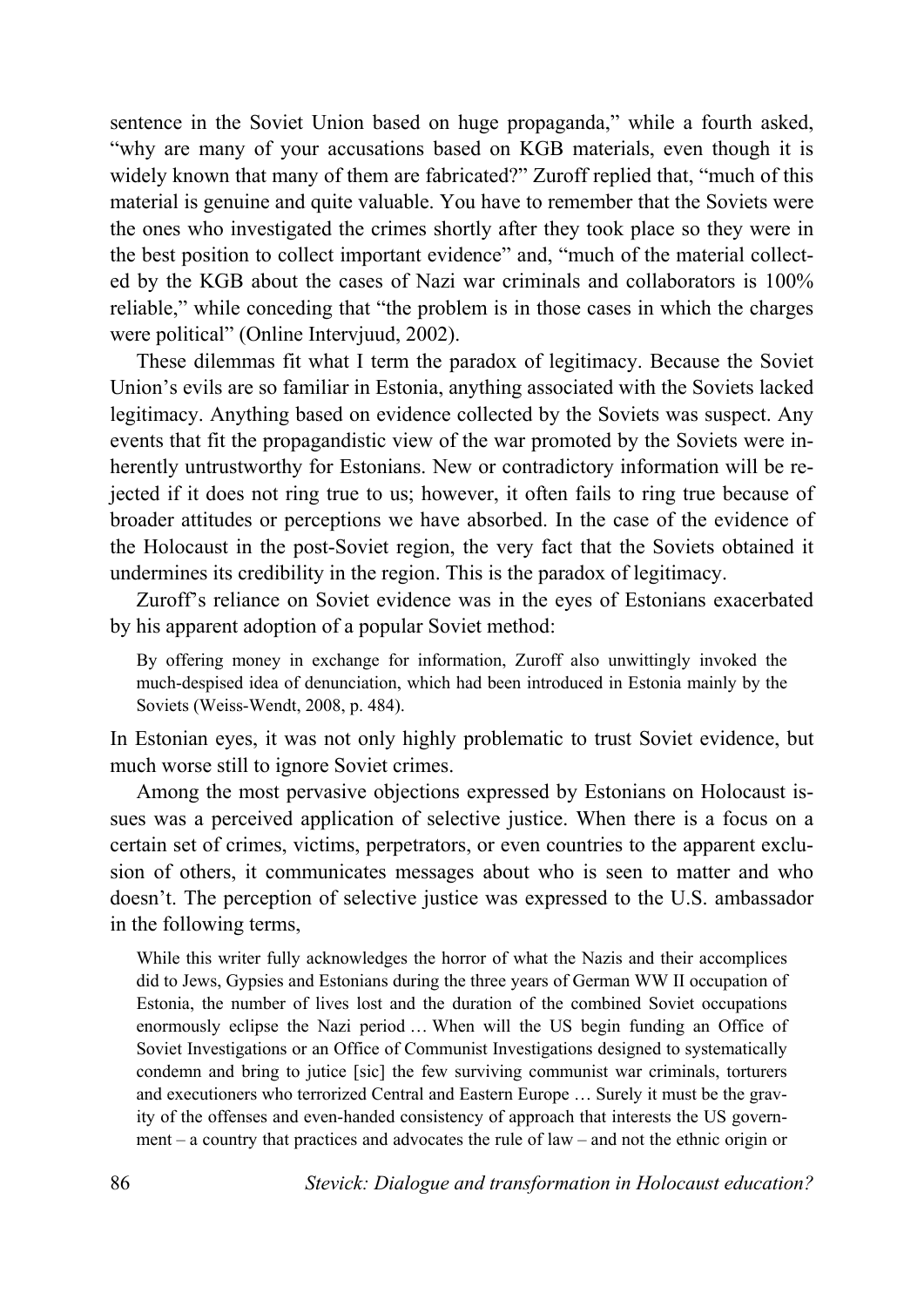the religious orientation of the victims? Even-handedness is what we're asking for. Most Estonians are in agreement that German atrocities and Soviet Russian atrocities must be handled using the same legal yardsticks, and that the consequences for the perpetrators should be the same (Online Intervjuud, 2003).

This expression shows clearly the common perception that the emphasis on Holocaust crimes was rooted in the identity of the victims, whether religious or ethnic, rather than on the nature of the crimes themselves (genocide). The conception of justice is also linked to the context, the notion that the Holocaust was considerably less significant within Estonia than other crimes. If the U.S. were committed to law and justice, the reasoning goes, it would not focus exclusively on smaller scale crimes to the exclusion of larger scale crimes.

Zuroff acknowledged that "it is only natural for Jewish organizations like SWC to try and bring Nazi criminals to justice given the terrible crimes they committed against the Jewish people". Questioners had more difficulty understanding the American emphasis on the Holocaust. Given how deep and pervasive were concerns about perceived selective justice, more attention to this effort would surely have been helpful. DeThomas explained that,

the legal structures the US government pursues regarding the Holocaust are unique to that particular set of crimes. In large part, this is because many survivors of the Holocaust fled to the US and are now U.S. citizens. They look to U.S. law for redress. Similarly, many perpetrators of the Holocaust fled to the U.S. under false pretenses and obtained U.S. citizenship. We needed a special legal structure to deal with these individuals (Online Intervjuud, 2003).

The pursuit of justice will not be realized as Nazi war criminals – and Soviet war criminals – are permitted to die off. As they do die off, though, the foreign emphasis on Nazi crimes will cease to complicate efforts to educate about the Holocaust. The differing conceptions of justice will have the greatest impact not on questions of prosecution and extradition but rather on representations of history.

### 11. Conclusions

This article has explored Habermas's three human interests and dialogue, which contrasts with debates and discussions. We applied these ideas to Holocaust education and its goal of transforming racist views. Habermas's interests address understanding and self-transformation, but do not help us to conceptualize the transformation of others. Though distinguishing the three interests has heuristic value, they are tightly interwoven in Holocaust education. Dialogue takes place under special but elusive conditions, particularly in contentious issues. The peer review process revealed to me that I had been working with implicit theories of dialogue and transformation without realizing it, and that I had maintained a deep faith in dialogue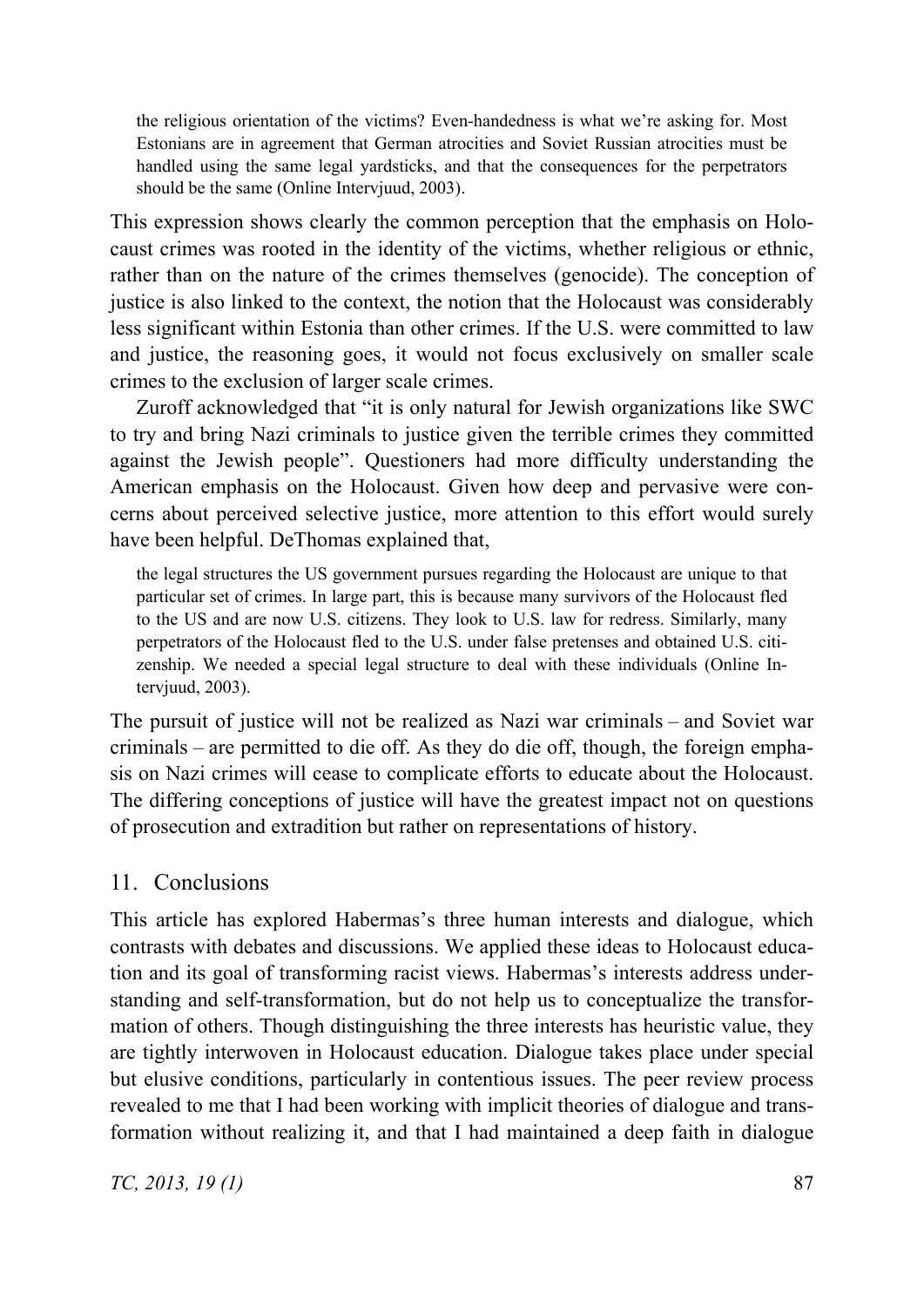though I had no empirical evidence to support my view. The author's commitment to dialogue, it became clear, rested on an ethical rather than an empirical foundation.

Because the advocates of dialogue suggest that an orientation of good will is necessary for authentic dialogue, one participant could be engaged in dialogue while another is debating. The same exchange must be characterized differently based on the orientation of the participant. Together, these issues lead to a central problem or concern: how can individuals who embrace an ethical position of openness to dialogue, self-knowledge and transformation engage others who do not share this view in potentially transformative experiences or dialogues? In part, the exchanges are not so clearly dialogue or discussion, as the terminology may suggest. We need room for conflict, for disagreement. Indeed, the concept of cognitive dissonance may apply: even in a debate, a critic may score a point that punctures a hole, once that must be repaired. In cognitive dissonance, someone comes to believe two contradictory things at the same time and must work through the conflict.

I have attempted to develop some metaphors of transformation that help to address the problem. They involve an image of cultural transformation as the unraveling or cutting and subsequent reweaving of a tapestry of views, both theoretical and normative. I close, in the epilogue, by attempting to apply some of these ideas to the specific, real scenarios with which the paper opened.

#### *Notes*

- 1. He is referring to the truckdriver Reginald Denny, whose severe beating was filmed from a news helicopter. The mob also attacked Latino and Asian motorists, which did not fit his narrative, nor the national media coverage, for whom the beating of one white man seemed to trump the deaths of 53 people during the riots.
- 2. I use as a model and inspiration for this piece the work of Frances C. Fowler (2006), whose discussion of the interrelated evolution of her research and her own thinking over many years was very helpful.
- 3. The article and video are available here: http://www.cnn.com/2010/WORLD/europe/06/03/ lithuania.nazi.prosecutions/index.html
- 4. The Prague Declaration can be read here: http://praguedeclaration.org/ This site features critiques: http://www.holocaustinthebaltics.com/182423/index.html
- 5. Since this article is focused on illustrating key aspects of broadly-shared Estonians' perspectives in relation to the Holocaust rather than on the responses per se, I do not always quote the answers, many of which will be obvious to the reader. In cases like this in which the answer is not immediately evident, I do. Zuroff replied that, "the US government is quite active on these issues without our involvement. It obviously helps our efforts if they agree with our objectives and work toward their fulfillment" (Online Intervjuud, 2002).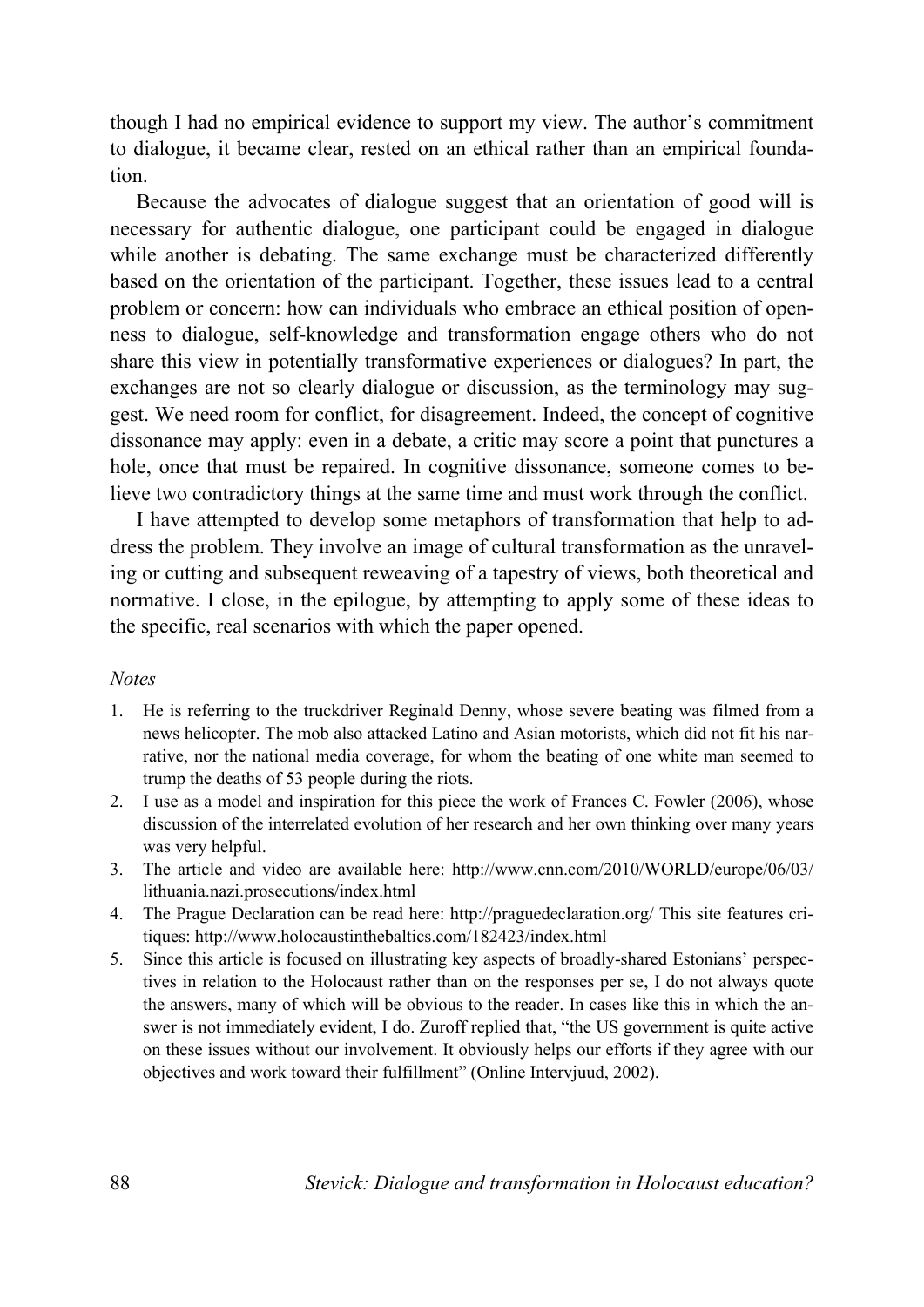#### *References*

- Abma, T.A., Greene, J., Karlsson, O., Ryan, K., Schwandt, T.S. & Widdershoven, G.A.M. (2001). Dialogue on dialogue. *Evaluation, 7* (2), 164–180.
- Agar, M. (1994). *Language shock: Understanding the culture of conversation*. New York, NY: William Morrow.
- Budryte, D. (2005). *Taming nationalism? Political community building in the post-Soviet Baltic states*. Burlington, VT: Ashgate.
- Burghart, D. (1999). *'Creating' a killer: A background report on Benjamin 'August' Smith and the World Church of the Creator. A special report for the American Jewish Committee*. Retrieved May 29, 2013 from http://www.buildingdemocracy.org/reports/smith.pdf
- DeThomas, J.M. (2002). *Past, present and future*. Retrieved May 9, 2006 from: http://estonia.usembassy.gov/holocaust\_eng.php
- Fowler, F.C. (2006). Struggling with theory: A beginning scholar's experience. In V. Anfara & N. Merz (Eds.), *Using theoretical frameworks in qualitative research* (pp. 39–58). Thousand Oaks, CA: Corwin Press.
- Gross, Z. (2010). Holocaust education in Jewish schools in Israel: Goals, dilemmas, challenges. *Prospects, 40* (1), 93–113.
- Habermas, J. (1972). *Knowledge and human interests*. Boston: Beacon Press.
- Levinson, B.A.U. & Sutton, M. (2001). Introduction: Policy as/in practice A sociocultural approach to the study of educational policy. In M. Sutton & B.A.U. Levinson (Eds.), *Policy as practice: Toward a comparative sociocultural analysis of educational policy (pp. 1–22).* Westport, CT: Ablex.
- MacGilchrist, F. & Christophe, B. (2011). Translating globalization theories into educational research: Thougts on recent shifts in Holocaust education. *Discourse: Studies in the cultural politics of Education, 32* (1), 145–158.
- MacIsaac, D. (1996). *The critical theory of Jurgen Habermas*. Retrieved May 29, 2013 from: http://physicsed.buffalostate.edu/danowner/habcritthy.html
- mauri [sic]. (2003, April 10). *Holokaustipäev kui NATO pileti konts.* Retrieved May 10, 2006 from: http://www.minut.ee/article.pl?sid=03/04/10/2249239&mode=nested
- Online Intervjuud. (2002, August 8). *Eesti Päevaleht.* Retrieved May 9, 2006 from: http://www.epl.ee/artikkel\_211663.html&P=1
- Online Intervjuud. (2003, April 9). *Eesti Päevaleht.* Retrieved May 24, 2006 from: http://www.epl.ee/artikkel\_232604.html
- Peck, M.S. (1978). *The road less traveled*. London: Arrow.
- Peck, M.S. (2006). *People of the lie* (2<sup>nd</sup> ed.). London: Arrow.
- Raun, T. (1991). *Estonia and the Estonians* (2<sup>nd</sup> ed.). Stanford, Calif.: Hoover Institution.
- Ross, H. (2002). The space between us: The relevance of relational theories to comparative and international education. *Comparative Education Review*, *46* (4), 407–432.
- Schwandt, T.A. (1999). On understanding understanding. *Qualitative Inquiry*, *5* (4), 451–464.
- Stevick, E.D. (2007). The politics of the Holocaust in Estonia: Historical memory and social divisions in Estonian education. In E.D. Stevick & B.A.U. Levinson, *Reimagining civic education: How diverse societies form democratic citizens* (pp. 217–244). Lanham: Rowman & Littlefield.
- Stevick, E.D. (2008). Foreign influence and economic insecurity in international partnerships for civic education: The case of Estonia. In E.D. Stevick & B.A.U. Levinson (Eds.), *Advancing*